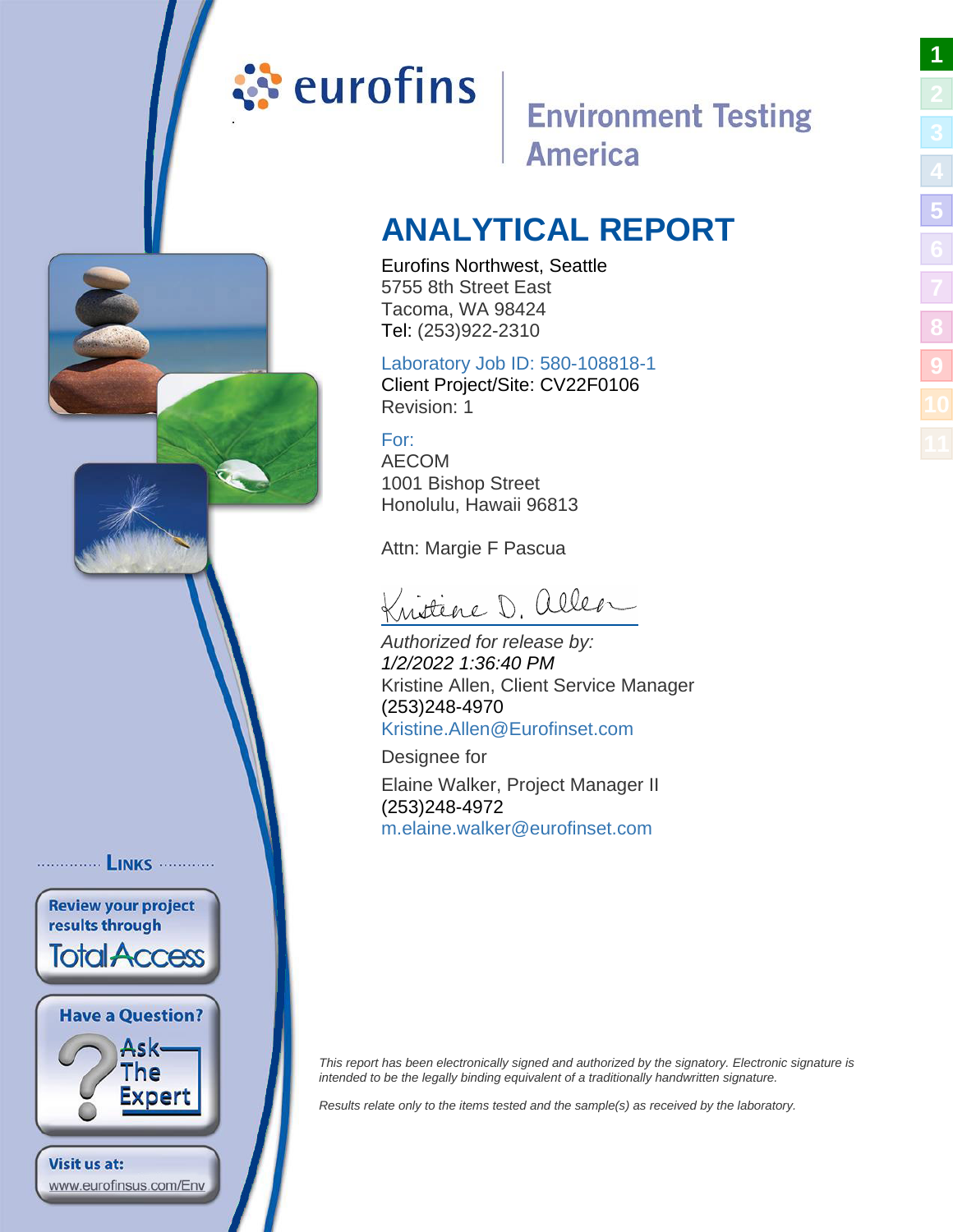**[2](#page-1-0)**

**[5](#page-5-0)**

**[8](#page-14-0)**

**[9](#page-15-0)**

# **Table of Contents**

<span id="page-1-1"></span><span id="page-1-0"></span>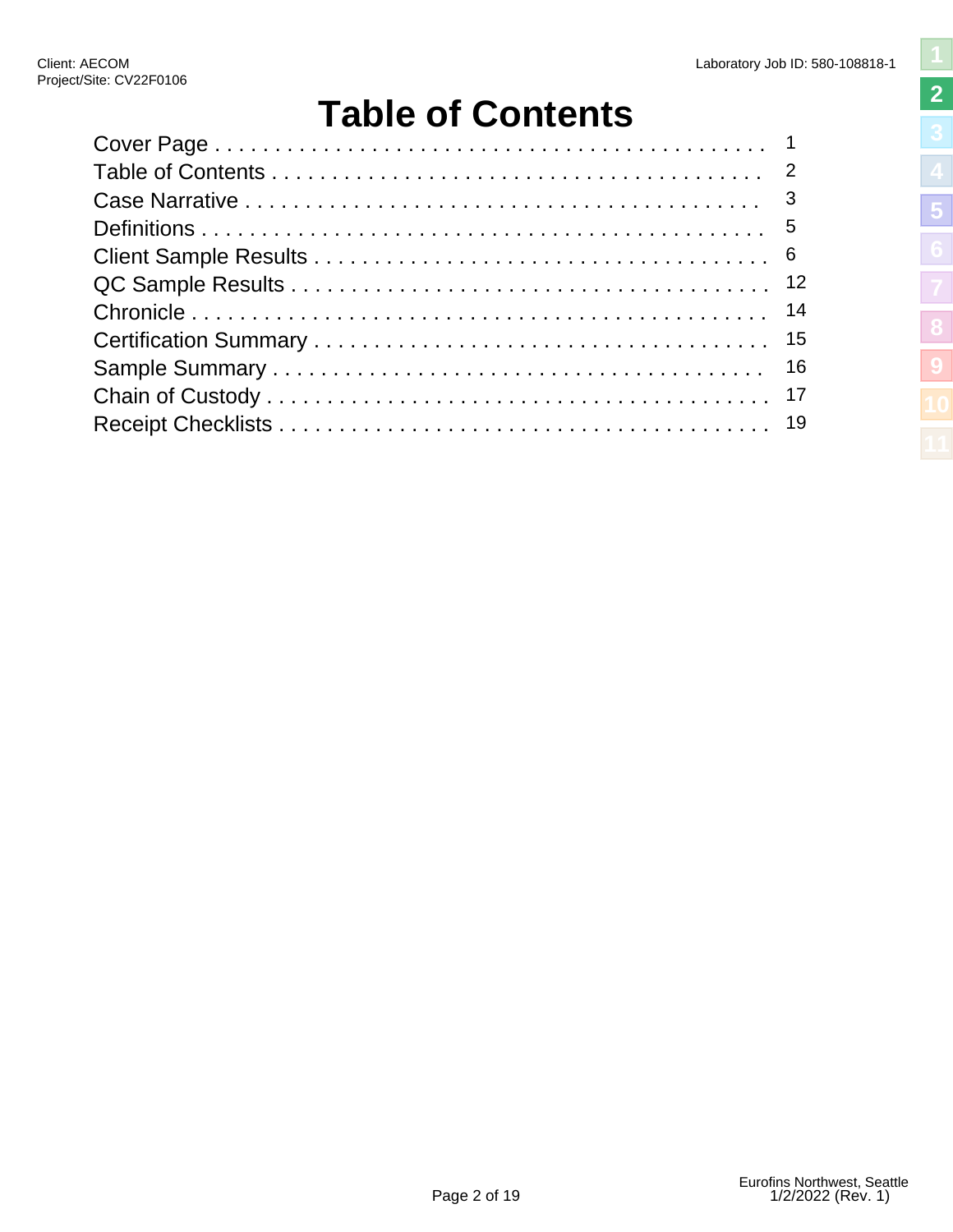#### <span id="page-2-1"></span><span id="page-2-0"></span>**Job ID: 580-108818-1**

#### **Laboratory: Eurofins Northwest, Seattle**

#### **Narrative**

01/02/2022 - Report was revised to change the formatter per client request.

#### **CASE NARRATIVE Client: AECOM Project: CV22F0106 Report Number: 580-108818-1**

This case narrative is in the form of an exception report, where only the anomalies related to this report, method specific performance and/or QA/QC issues are discussed. If there are no issues to report, this narrative will include a statement that documents that there are no relevant data issues.

Following DoD QSM guidelines, manual integrations were performed only when necessary and are in compliance with the laboratory's standard operating procedure, Acceptable Manual Integration Practices, SOP No.: Q-S-002. The reason(s) for manual integration have been documented on the affected chromatogram(s), which is/are provided in the raw data package. The raw data also includes the original chromatogram(s) prior to any manual integration being performed. Manual integrations are detailed in the manual integration summary forms following this narrative.

It should be noted that samples with elevated Limits of Quantitation (LOQs) resulting from a dilution may not be able to satisfy customer reporting limits in some cases. Such increases in the LOQs are an unavoidable but acceptable consequence of sample dilution that enables quantification of target analytes within the calibration range of the instrument or that reduces the interferences thereby enabling the quantification of target analytes.

Calculations are performed before rounding to avoid round-off errors in calculated results.

All holding times were met and proper preservation noted for the methods performed on these samples, unless otherwise detailed in the individual sections below.

#### **RECEIPT**

Six samples were received on 12/29/2021 11:20 AM. Unless otherwise noted below, the samples arrived in good condition, and where required, properly preserved and on ice. The temperature of the cooler at receipt was 3.1º C.

Sample H1-DWS-H1-1396-122621-A (580-108818-1) replacement vials were received on 12/31/2021. The original analysis was taken off hold so the samples could be activated and ran for analysis.

Note: All samples which require thermal preservation are considered acceptable if the arrival temperature is within 2C of the required temperature or method specified range. For samples with a specified temperature of 4C, samples with a temperature ranging from just above freezing temperature of water to 6C shall be acceptable. Samples that are hand delivered immediately following collection may not meet these criteria, however they will be deemed acceptable according to NELAC standards, if there is evidence that the chilling process has begun, such as arrival on ice, etc.

#### **GASOLINE RANGE ORGANICS (GRO)**

**Samples H1-DWS-H1-1396-122621-A (580-108818-1), H1-DWS-TBH1-1396-122621-A (580-108818-2), H2-DWS-H2-377-122621-A (580-108818-3), H2-DWS-TBH2-377-122621-A (580-108818-4), H3-DWS-H3-1676-122621-A (580-108818-5) and H3-DWS-TBH3-1676-122621-A (580-108818-6) were analyzed for gasoline range organics (GRO) in accordance with 8260B CALUFT.**  The samples were analyzed on 12/30/2021 and 12/31/2021.

No analytical or quality issues were noted, other than those described above or in the Definitions/Glossary page.

#### **DIESEL RANGE ORGANICS**

**Samples H1-DWS-H1-1396-122621-A (580-108818-1), H2-DWS-H2-377-122621-A (580-108818-3) and H3-DWS-H3-1676-122621-A (580-108818-5) were analyzed for Diesel Range Organics in accordance with 8015D DRO.** The samples were prepared on 12/30/2021 and analyzed on 12/31/2021.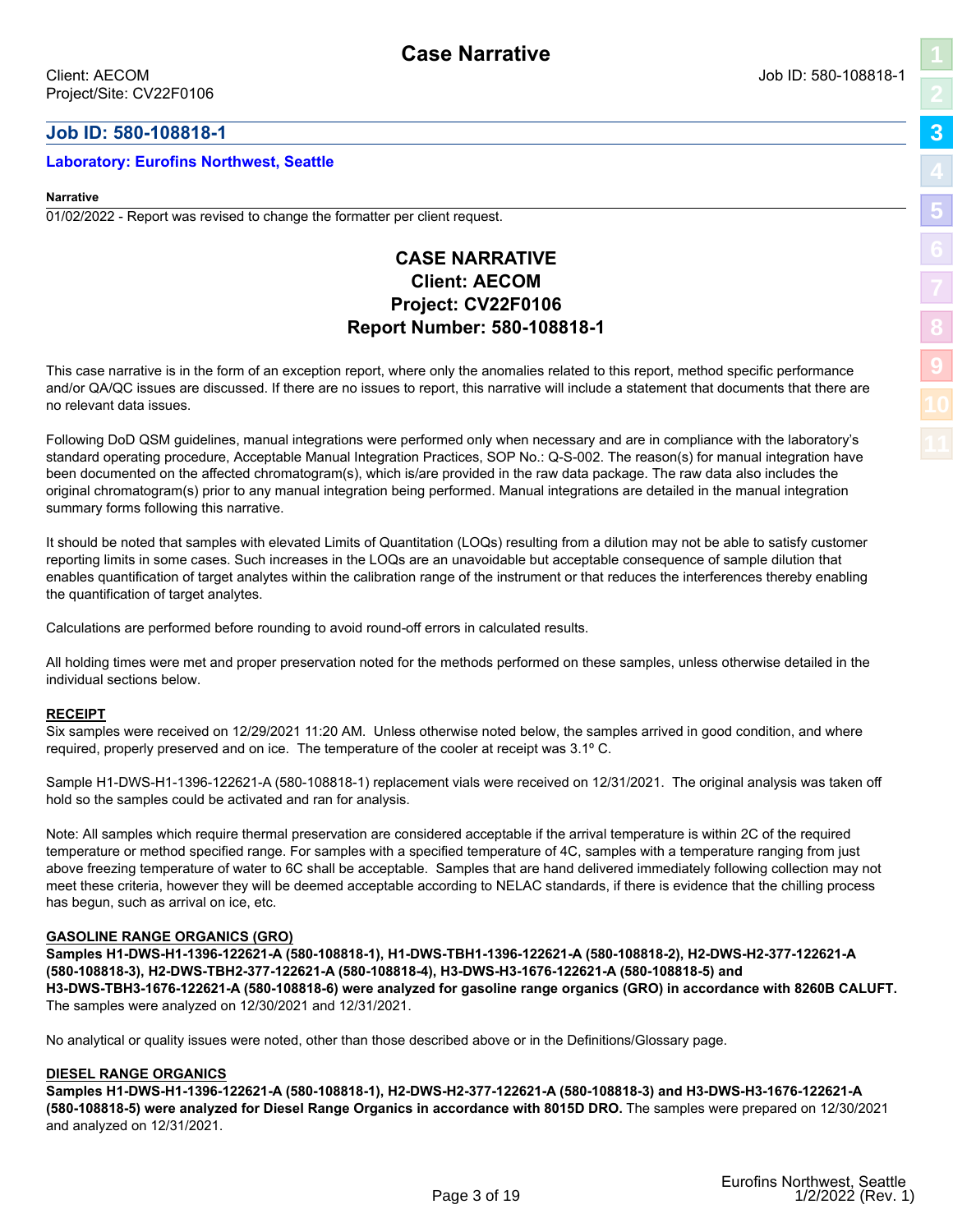#### **Job ID: 580-108818-1 (Continued)**

#### **Laboratory: Eurofins Northwest, Seattle (Continued)**

No analytical or quality issues were noted, other than those described above or in the Definitions/Glossary page.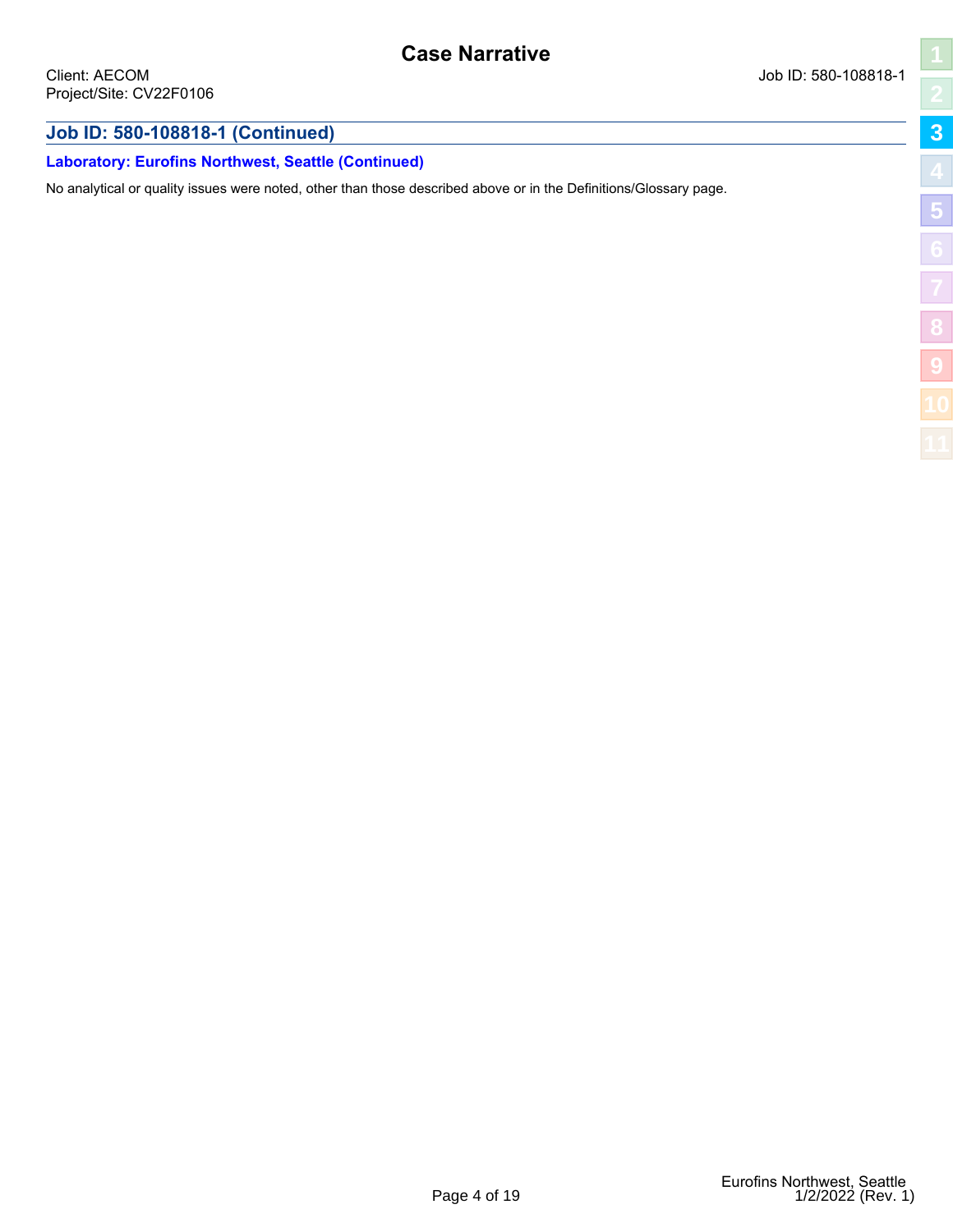#### <span id="page-4-1"></span><span id="page-4-0"></span>**Qualifiers**

| Qualliels           |                                                                                                                |   |
|---------------------|----------------------------------------------------------------------------------------------------------------|---|
| <b>GC/MS VOA</b>    |                                                                                                                |   |
| Qualifier           | <b>Qualifier Description</b>                                                                                   | 4 |
| U                   | Indicates the analyte was analyzed for but not detected.                                                       |   |
| <b>GC Semi VOA</b>  |                                                                                                                |   |
| Qualifier           | <b>Qualifier Description</b>                                                                                   |   |
| J                   | Result is less than the RL but greater than or equal to the MDL and the concentration is an approximate value. |   |
| U                   | Indicates the analyte was analyzed for but not detected.                                                       |   |
|                     |                                                                                                                |   |
| <b>Glossary</b>     |                                                                                                                |   |
| <b>Abbreviation</b> | These commonly used abbreviations may or may not be present in this report.                                    |   |
| ¤                   | Listed under the "D" column to designate that the result is reported on a dry weight basis                     |   |
| %R                  | <b>Percent Recovery</b>                                                                                        |   |
| CFL                 | <b>Contains Free Liquid</b>                                                                                    |   |
| CFU                 | <b>Colony Forming Unit</b>                                                                                     |   |
| CNF                 | Contains No Free Liquid                                                                                        |   |
| DER                 | Duplicate Error Ratio (normalized absolute difference)                                                         |   |
| Dil Fac             | <b>Dilution Factor</b>                                                                                         |   |
| DL                  | Detection Limit (DoD/DOE)                                                                                      |   |
| DL, RA, RE, IN      | Indicates a Dilution, Re-analysis, Re-extraction, or additional Initial metals/anion analysis of the sample    |   |
| DLC                 | Decision Level Concentration (Radiochemistry)                                                                  |   |
| EDL                 | Estimated Detection Limit (Dioxin)                                                                             |   |
| LOD                 | Limit of Detection (DoD/DOE)                                                                                   |   |
| LOQ                 | Limit of Quantitation (DoD/DOE)                                                                                |   |
| MCL                 | EPA recommended "Maximum Contaminant Level"                                                                    |   |
| MDA                 | Minimum Detectable Activity (Radiochemistry)                                                                   |   |
| MDC                 | Minimum Detectable Concentration (Radiochemistry)                                                              |   |
| MDL                 | <b>Method Detection Limit</b>                                                                                  |   |
| ML                  | Minimum Level (Dioxin)                                                                                         |   |
| MPN                 | Most Probable Number                                                                                           |   |
| MQL                 | <b>Method Quantitation Limit</b>                                                                               |   |
| NС                  | <b>Not Calculated</b>                                                                                          |   |
| ND.                 | Not Detected at the reporting limit (or MDL or EDL if shown)                                                   |   |
| NEG                 | Negative / Absent                                                                                              |   |
| POS                 | Positive / Present                                                                                             |   |
| PQL                 | <b>Practical Quantitation Limit</b>                                                                            |   |
| PRES                | Presumptive                                                                                                    |   |
| QC                  | <b>Quality Control</b>                                                                                         |   |
| RER                 | Relative Error Ratio (Radiochemistry)                                                                          |   |
| RL                  | Reporting Limit or Requested Limit (Radiochemistry)                                                            |   |
| RPD                 | Relative Percent Difference, a measure of the relative difference between two points                           |   |
| TEF                 | Toxicity Equivalent Factor (Dioxin)                                                                            |   |
| TEQ                 | Toxicity Equivalent Quotient (Dioxin)                                                                          |   |
| <b>TNTC</b>         | Too Numerous To Count                                                                                          |   |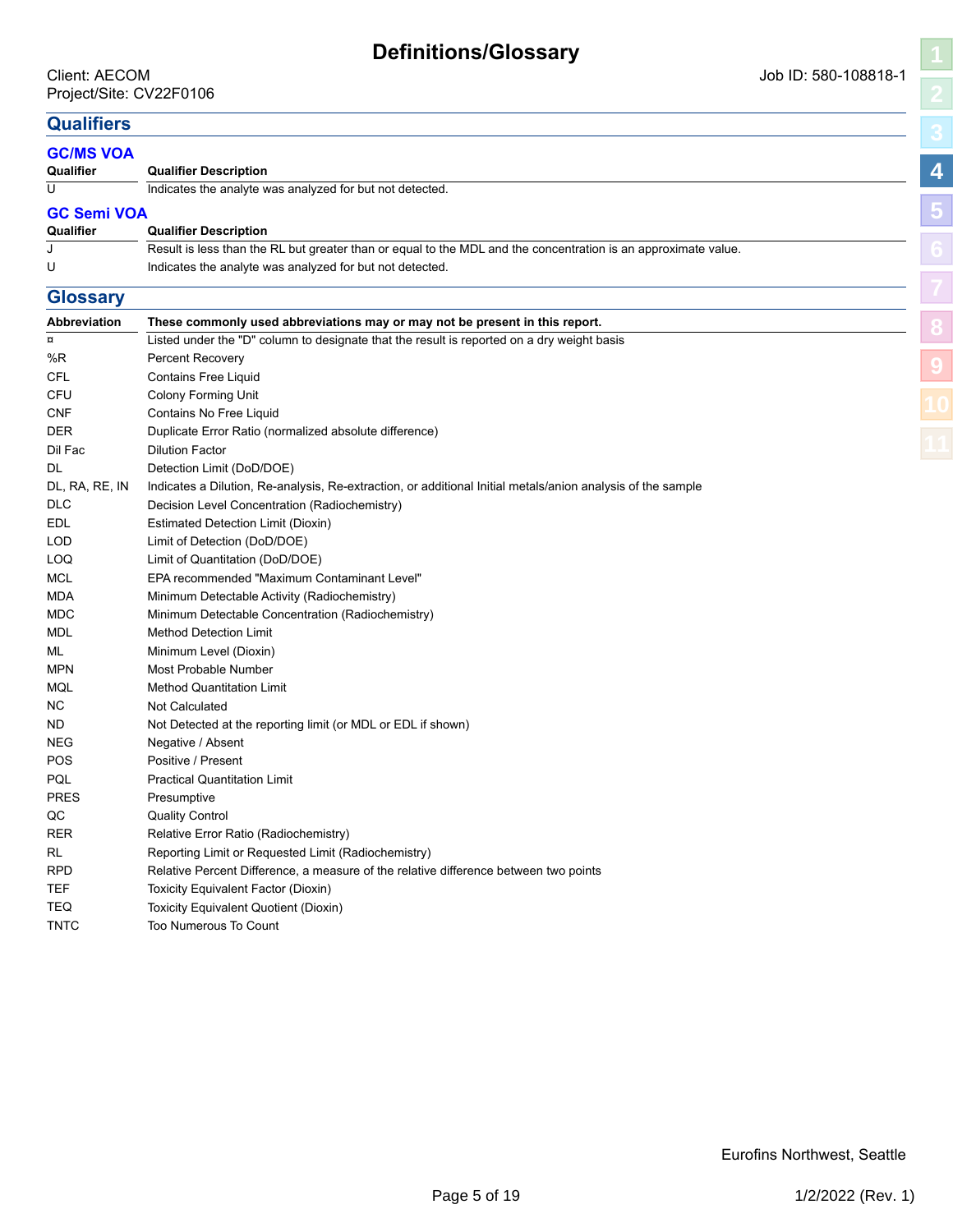#### <span id="page-5-1"></span><span id="page-5-0"></span>**Client Sample ID: H1-DWS-H1-1396-122621-A Lab Sample ID: 580-108818-1 Date Collected: 12/26/21 15:41 Matrix: Water Date Received: 12/29/21 11:20**

| Method: 8260/CALUFT DOD - Volatile Organic Compounds by GC/MS |                  |                         |            |                 |             |   |                   |                               |                |   |
|---------------------------------------------------------------|------------------|-------------------------|------------|-----------------|-------------|---|-------------------|-------------------------------|----------------|---|
| Analyte                                                       |                  | <b>Result Qualifier</b> | <b>RL</b>  | <b>MDL</b> Unit |             | D | Prepared          | Analyzed                      | Dil Fac        | 5 |
| Gasoline Range Organics (C6-C12)                              | $0.031$ U        |                         | 0.10       | $0.031$ mg/L    |             |   |                   | 12/31/21 11:24                |                |   |
| <b>Surrogate</b>                                              | %Recovery        | Qualifier               | Limits     |                 |             |   | <b>Prepared</b>   | <b>Analvzed</b>               | <b>Dil Fac</b> |   |
| 4-Bromofluorobenzene (Surr)                                   | 91               |                         | $69 - 133$ |                 |             |   |                   | 12/31/21 11:24                |                |   |
| Method: 8015D DRO - Diesel Range Organics (DRO) (GC)          |                  |                         |            |                 |             |   |                   |                               |                |   |
| Analyte                                                       |                  | <b>Result Qualifier</b> | <b>RL</b>  | <b>MDL</b> Unit |             | D | Prepared          | Analyzed                      | Dil Fac        |   |
| C9-C25                                                        | $0.092$ U        |                         | 0.51       | 0.092 mg/L      |             |   | 12/30/21<br>10.32 | 12/31/21 04:55                |                |   |
| C24-C40                                                       | $0.18$ U         |                         | 0.51       |                 | $0.18$ mg/L |   |                   | 12/30/21 10:32 12/31/21 04:55 |                |   |
| <b>Surrogate</b>                                              | <b>%Recovery</b> | Qualifier               | Limits     |                 |             |   | <b>Prepared</b>   | Analyzed                      | <b>Dil Fac</b> |   |
| o-Terphenyl                                                   | 72               |                         | $56 - 125$ |                 |             |   | 12/30/21 10:32    | 12/31/21 04:55                |                |   |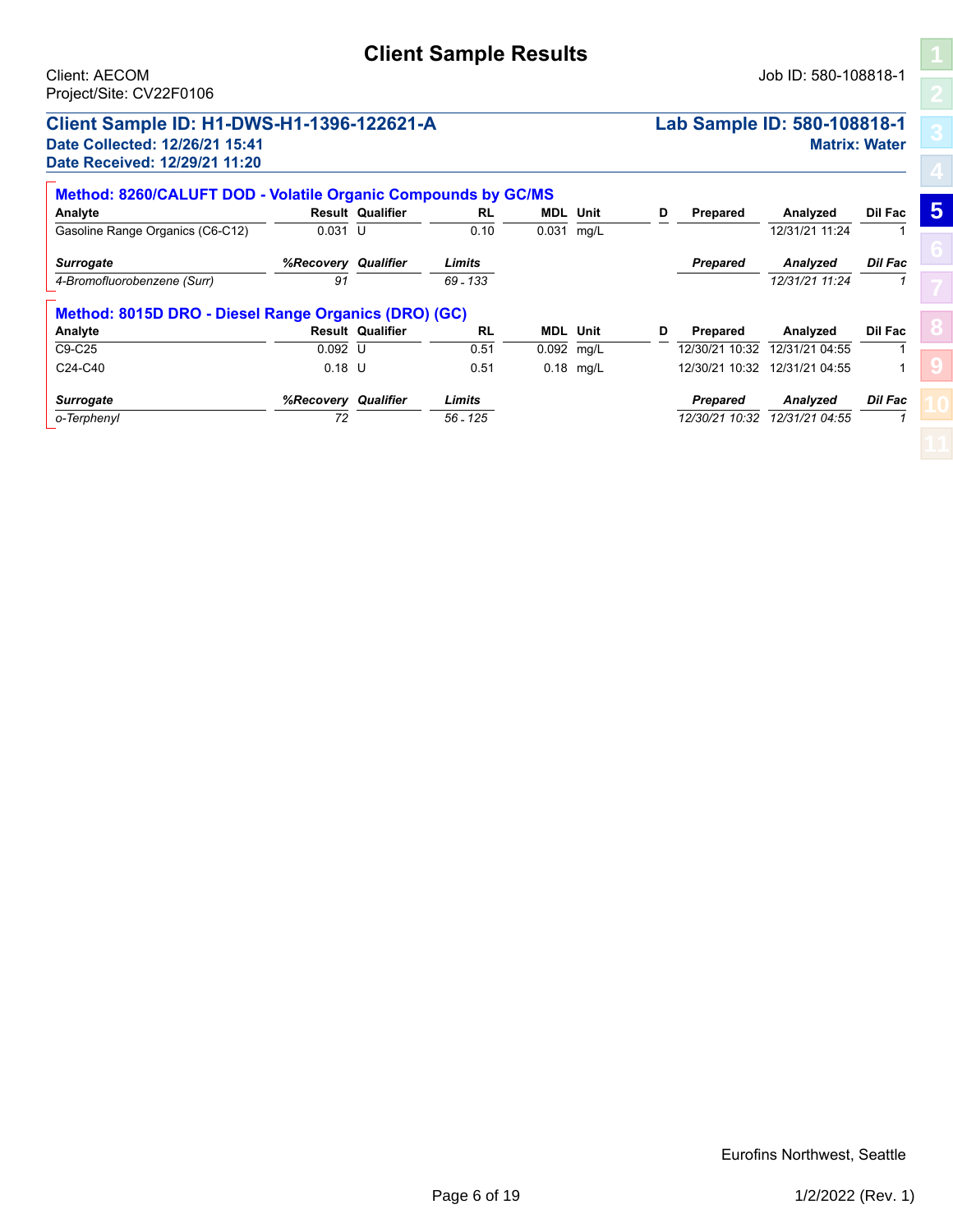## **Client Sample Results**

## **Client Sample ID: H1-DWS-TBH1-1396-122621-A Lab Sample ID: 580-108818-2**

**Date Received: 12/29/21 11:20**

# **Date Collected: 12/26/21 15:36 Matrix: Water**

**[5](#page-5-0)**

**[8](#page-14-0)**

**[9](#page-15-0)**

| Method: 8260/CALUFT DOD - Volatile Organic Compounds by GC/MS |                 |                         |                      |            |                 |   |                 |                            |                |  |  |  |
|---------------------------------------------------------------|-----------------|-------------------------|----------------------|------------|-----------------|---|-----------------|----------------------------|----------------|--|--|--|
| Analyte                                                       |                 | <b>Result Qualifier</b> | <b>RL</b>            |            | <b>MDL</b> Unit | D | Prepared        | Analyzed                   | Dil Fac        |  |  |  |
| Gasoline Range Organics (C6-C12)                              | $0.031$ U       |                         | 0.10                 | 0.031 mg/L |                 |   |                 | 12/30/21 20:07             |                |  |  |  |
| <b>Surrogate</b><br>4-Bromofluorobenzene (Surr)               | %Recoverv<br>93 | Qualifier               | Limits<br>$69 - 133$ |            |                 |   | <b>Prepared</b> | Analyzed<br>12/30/21 20:07 | <b>Dil Fac</b> |  |  |  |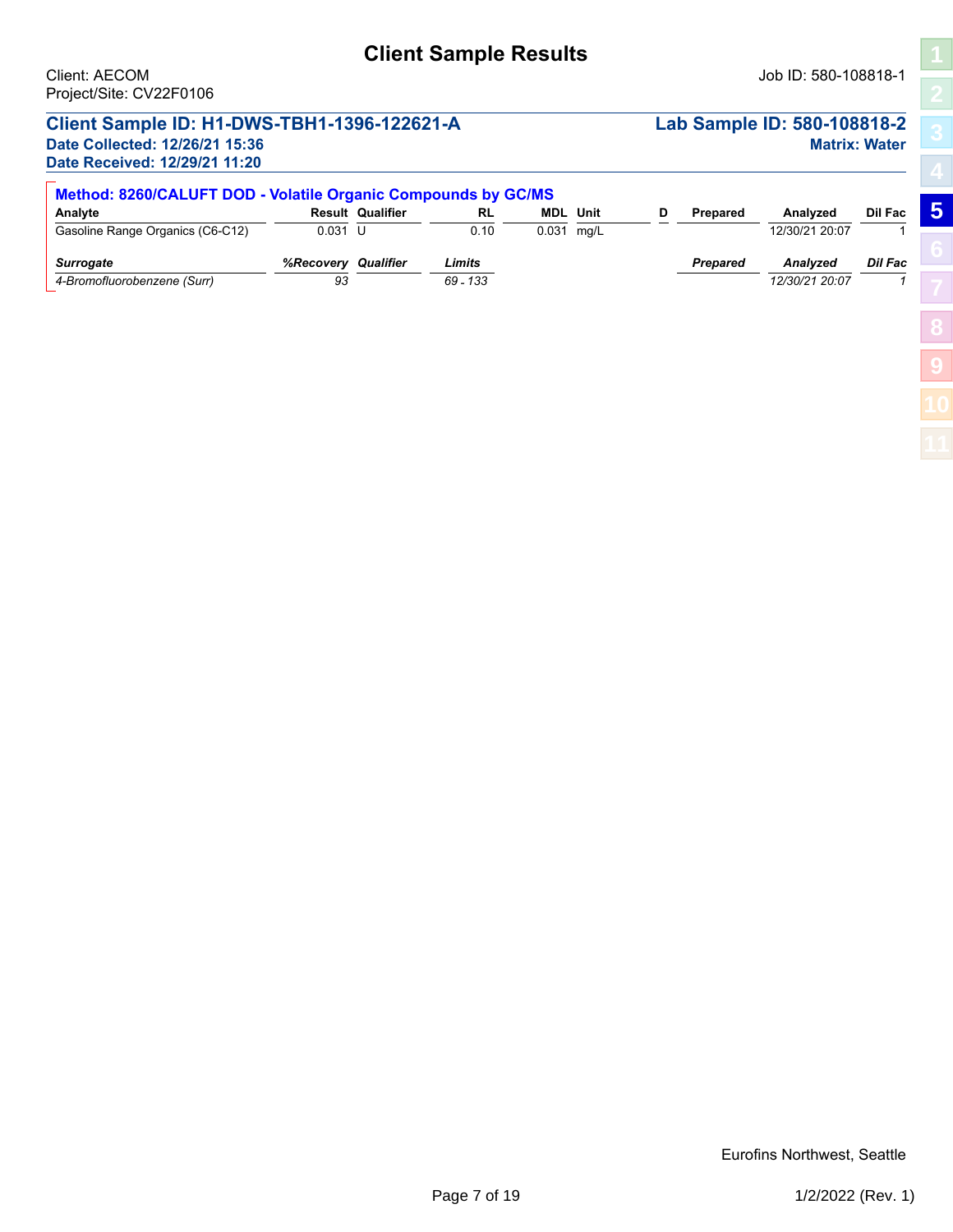#### **Client Sample ID: H2-DWS-H2-377-122621-A Lab Sample ID: 580-108818-3 Date Collected: 12/26/21 15:10 Matrix: Water Date Received: 12/29/21 11:20**

| Method: 8260/CALUFT DOD - Volatile Organic Compounds by GC/MS |           |                         |            |                 |             |   |                 |                |                |                 |  |  |
|---------------------------------------------------------------|-----------|-------------------------|------------|-----------------|-------------|---|-----------------|----------------|----------------|-----------------|--|--|
| Analyte                                                       |           | <b>Result Qualifier</b> | RL         | <b>MDL</b> Unit |             | D | Prepared        | Analyzed       | Dil Fac        | $5\overline{5}$ |  |  |
| Gasoline Range Organics (C6-C12)                              | $0.031$ U |                         | 0.10       | 0.031           | ma/L        |   |                 | 12/30/21 20:31 |                |                 |  |  |
| <b>Surrogate</b>                                              | %Recovery | Qualifier               | Limits     |                 |             |   | <b>Prepared</b> | Analyzed       | <b>Dil Fac</b> |                 |  |  |
| 4-Bromofluorobenzene (Surr)                                   | 94        |                         | $69 - 133$ |                 |             |   |                 | 12/30/21 20:31 |                |                 |  |  |
|                                                               |           |                         |            |                 |             |   |                 |                |                |                 |  |  |
| Method: 8015D DRO - Diesel Range Organics (DRO) (GC)          |           |                         |            |                 |             |   |                 |                |                |                 |  |  |
| Analyte                                                       |           | <b>Result Qualifier</b> | <b>RL</b>  | <b>MDL</b> Unit |             | D | Prepared        | Analyzed       | <b>Dil Fac</b> |                 |  |  |
| <b>C9-C25</b>                                                 | 0.099J    |                         | 0.54       | 0.097           | mg/L        |   | 12/30/21 10:32  | 12/31/21 05:15 |                |                 |  |  |
| C24-C40                                                       | 0.62      |                         | 0.54       |                 | $0.19$ mg/L |   | 12/30/21 10:32  | 12/31/21 05:15 |                |                 |  |  |
| <b>Surrogate</b>                                              | %Recovery | Qualifier               | Limits     |                 |             |   | <b>Prepared</b> | Analyzed       | <b>Dil Fac</b> |                 |  |  |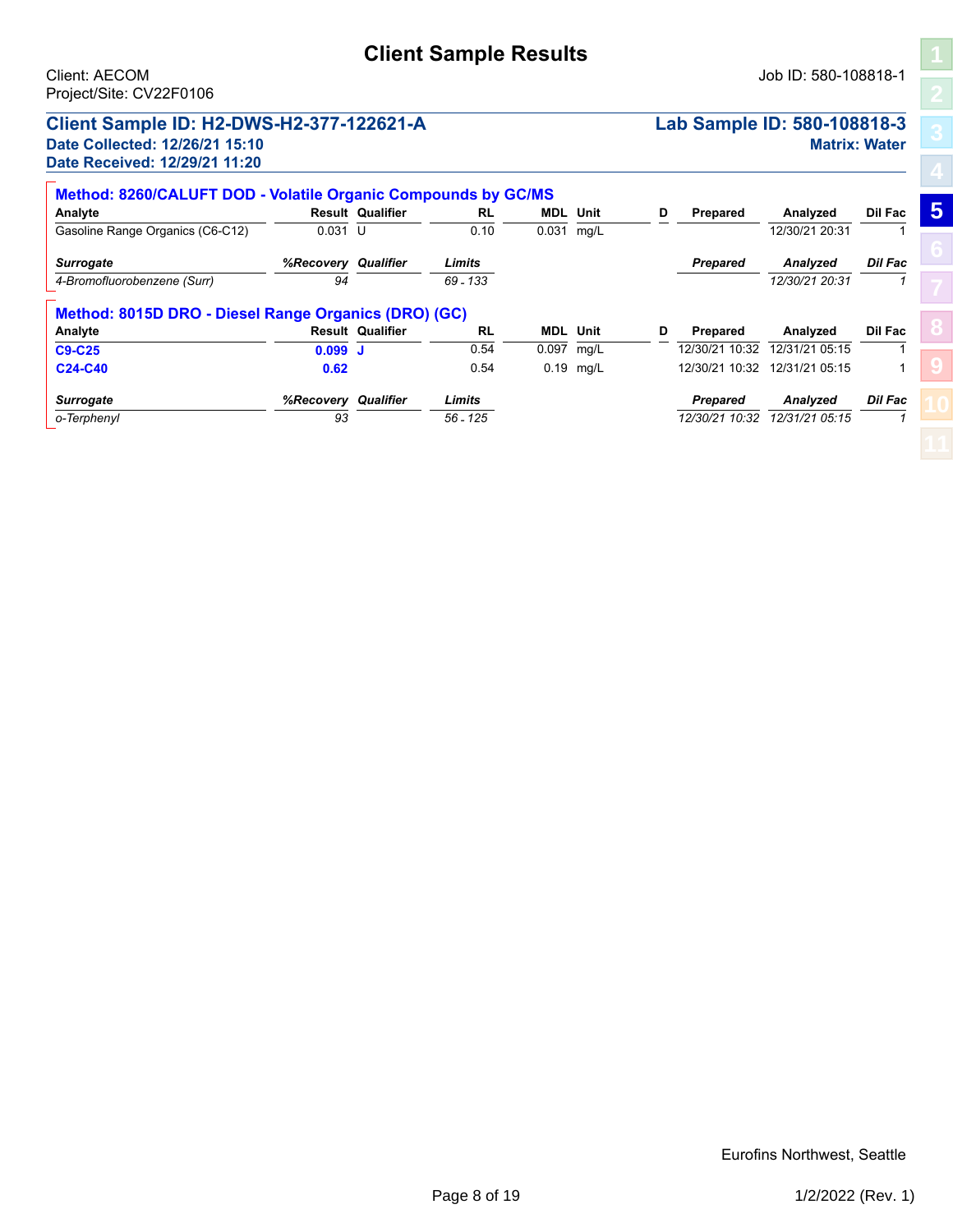## **Client Sample Results**

#### **Client Sample ID: H2-DWS-TBH2-377-122621-A Lab Sample ID: 580-108818-4 Date Collected: 12/26/21 15:05 Matrix: Water**

**Date Received: 12/29/21 11:20**

**[5](#page-5-0)**

**[8](#page-14-0)**

**[9](#page-15-0)**

| Method: 8260/CALUFT DOD - Volatile Organic Compounds by GC/MS |           |                         |           |                 |  |  |                 |                 |                |  |  |  |
|---------------------------------------------------------------|-----------|-------------------------|-----------|-----------------|--|--|-----------------|-----------------|----------------|--|--|--|
| Analyte                                                       |           | <b>Result Qualifier</b> | <b>RL</b> | <b>MDL</b> Unit |  |  | <b>Prepared</b> | Analyzed        | Dil Fac        |  |  |  |
| Gasoline Range Organics (C6-C12)                              | $0.031$ U |                         | 0.10      | 0.031 mg/L      |  |  |                 | 12/30/21 20:55  |                |  |  |  |
| <b>Surrogate</b>                                              | %Recovery | Qualifier               | Limits    |                 |  |  | Prepared        | <b>Analyzed</b> | <b>Dil Fac</b> |  |  |  |
| 4-Bromofluorobenzene (Surr)                                   | 93        |                         | 69 - 133  |                 |  |  |                 | 12/30/21 20:55  |                |  |  |  |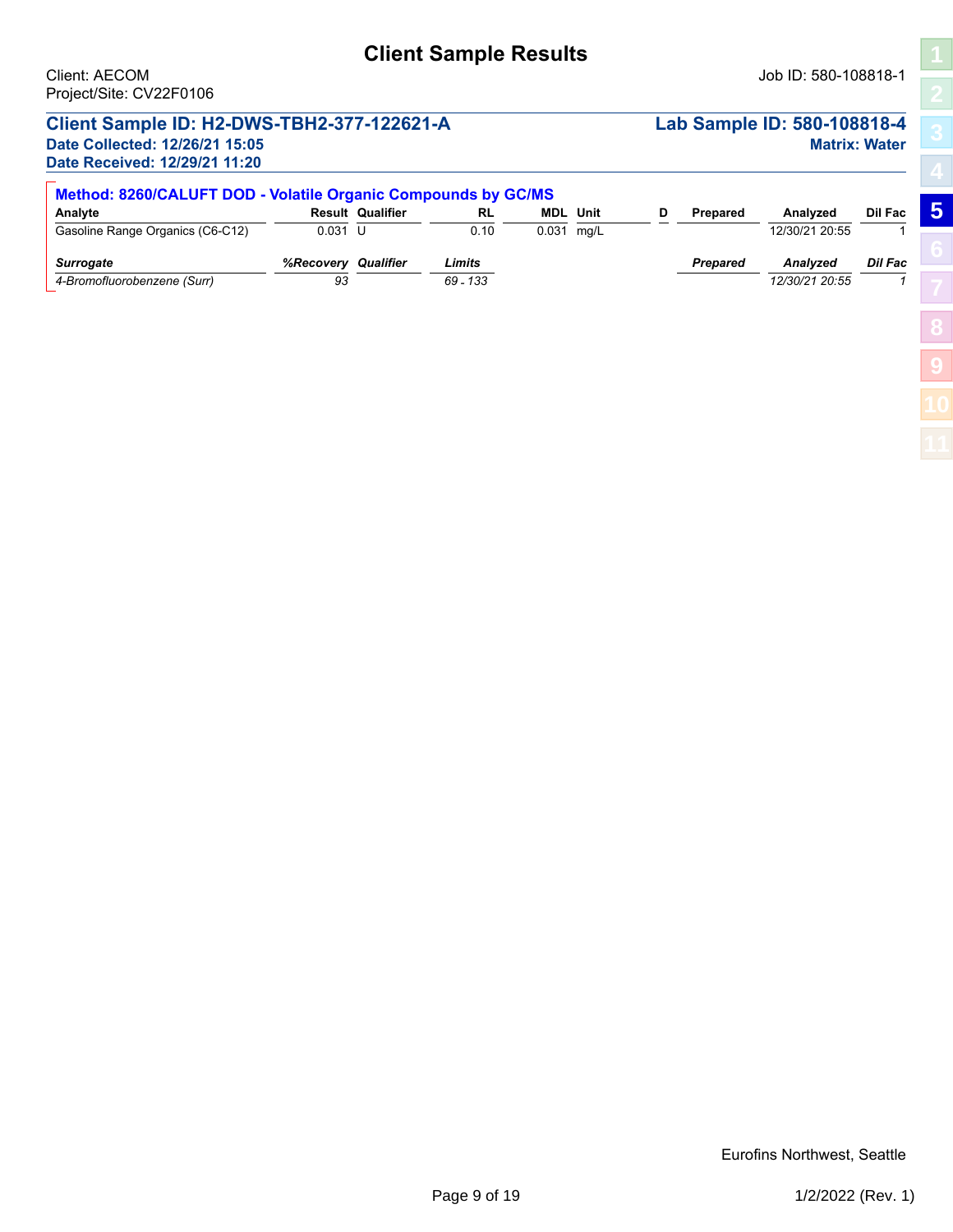#### **Client Sample ID: H3-DWS-H3-1676-122621-A Lab Sample ID: 580-108818-5 Date Collected: 12/26/21 16:17 Matrix: Water Date Received: 12/29/21 11:20**

| Method: 8260/CALUFT DOD - Volatile Organic Compounds by GC/MS |                |                               |                   |   |             |                 |            |                         |                  |                                                                     |  |  |
|---------------------------------------------------------------|----------------|-------------------------------|-------------------|---|-------------|-----------------|------------|-------------------------|------------------|---------------------------------------------------------------------|--|--|
| $5\overline{5}$                                               | Dil Fac        | Analyzed                      | Prepared          | D |             | <b>MDL</b> Unit | RL         | <b>Result Qualifier</b> |                  | Analyte                                                             |  |  |
|                                                               |                | 12/30/21 21:18                |                   |   |             | $0.031$ mg/L    | 0.10       |                         | $0.031$ U        | Gasoline Range Organics (C6-C12)                                    |  |  |
|                                                               | <b>Dil Fac</b> | Analyzed                      | <b>Prepared</b>   |   |             |                 | Limits     | Qualifier               | %Recovery        | <b>Surrogate</b>                                                    |  |  |
|                                                               |                | 12/30/21 21:18                |                   |   |             |                 | 69 - 133   |                         | 91               | 4-Bromofluorobenzene (Surr)                                         |  |  |
|                                                               |                |                               |                   |   |             |                 |            |                         |                  |                                                                     |  |  |
|                                                               | Dil Fac        | Analyzed                      | <b>Prepared</b>   | D |             | <b>MDL</b> Unit | <b>RL</b>  | <b>Result Qualifier</b> |                  | Analyte                                                             |  |  |
|                                                               |                | 12/31/21 05:35                | 12/30/21<br>10.32 |   |             | $0.092$ mg/L    | 0.51       |                         | $0.092$ U        | C9-C25                                                              |  |  |
|                                                               |                | 12/30/21 10:32 12/31/21 05:35 |                   |   | $0.18$ mg/L |                 | 0.51       |                         | $0.18$ U         | C <sub>24</sub> -C <sub>40</sub>                                    |  |  |
|                                                               | <b>Dil Fac</b> | Analyzed                      | <b>Prepared</b>   |   |             |                 | Limits     | Qualifier               | <b>%Recovery</b> | <b>Surrogate</b>                                                    |  |  |
|                                                               |                | 12/31/21 05:35                | 12/30/21 10:32    |   |             |                 | $56 - 125$ |                         | 79               | Method: 8015D DRO - Diesel Range Organics (DRO) (GC)<br>o-Terphenyl |  |  |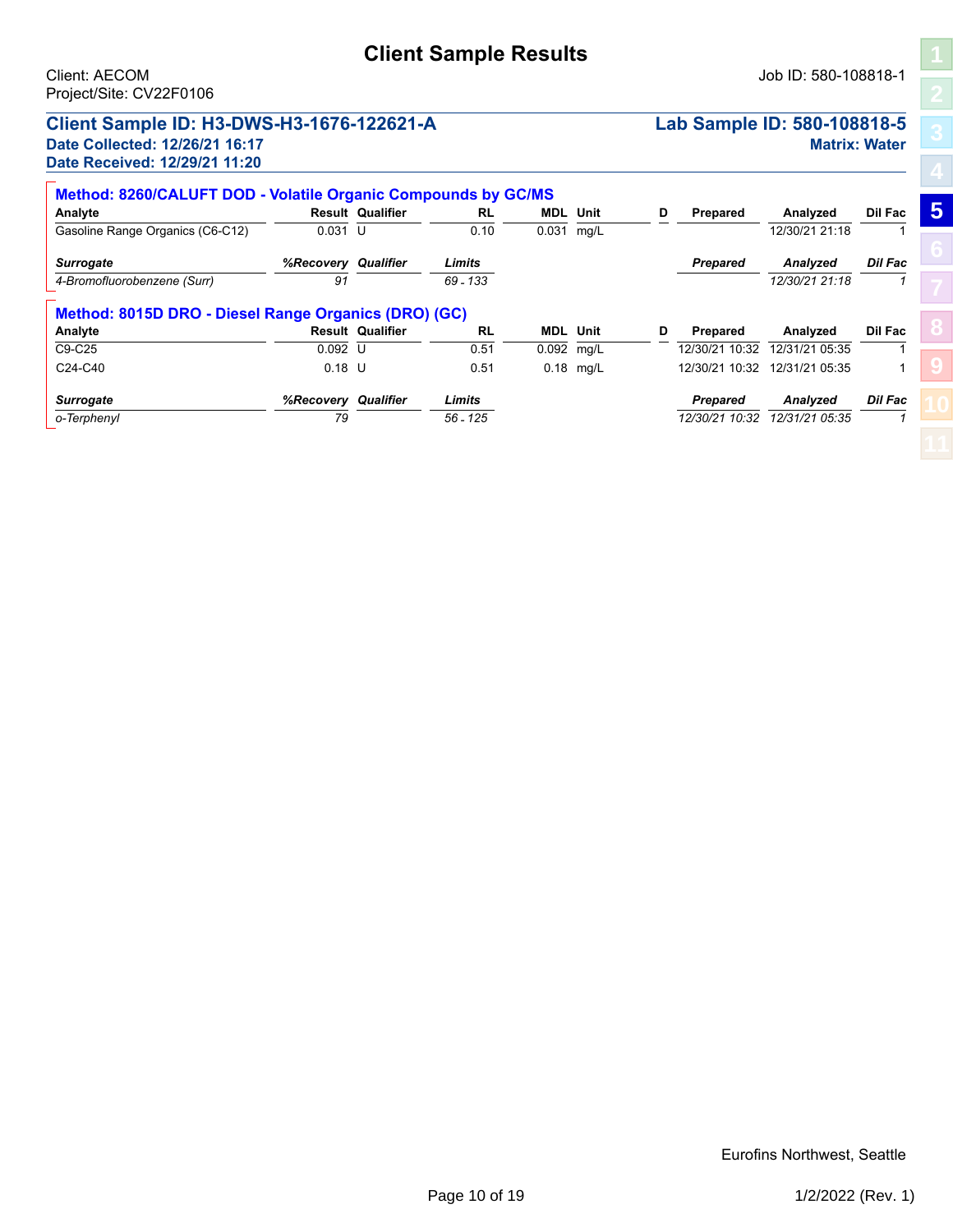## **Client Sample Results**

## **Client Sample ID: H3-DWS-TBH3-1676-122621-A Lab Sample ID: 580-108818-6**

**Date Received: 12/29/21 11:20**

# **Date Collected: 12/26/21 16:12 Matrix: Water**

**[5](#page-5-0)**

**[8](#page-14-0)**

**[9](#page-15-0)**

| Method: 8260/CALUFT DOD - Volatile Organic Compounds by GC/MS |                 |                         |                    |              |                 |  |                 |                                   |         |  |  |  |
|---------------------------------------------------------------|-----------------|-------------------------|--------------------|--------------|-----------------|--|-----------------|-----------------------------------|---------|--|--|--|
| Analyte                                                       |                 | <b>Result Qualifier</b> | <b>RL</b>          |              | <b>MDL</b> Unit |  | <b>Prepared</b> | Analyzed                          | Dil Fac |  |  |  |
| Gasoline Range Organics (C6-C12)                              | $0.031$ U       |                         | 0.10               | $0.031$ mg/L |                 |  |                 | 12/30/21 21:42                    |         |  |  |  |
| <b>Surrogate</b><br>4-Bromofluorobenzene (Surr)               | %Recoverv<br>90 | Qualifier               | Limits<br>69 - 133 |              |                 |  | <b>Prepared</b> | <b>Analvzed</b><br>12/30/21 21:42 | Dil Fac |  |  |  |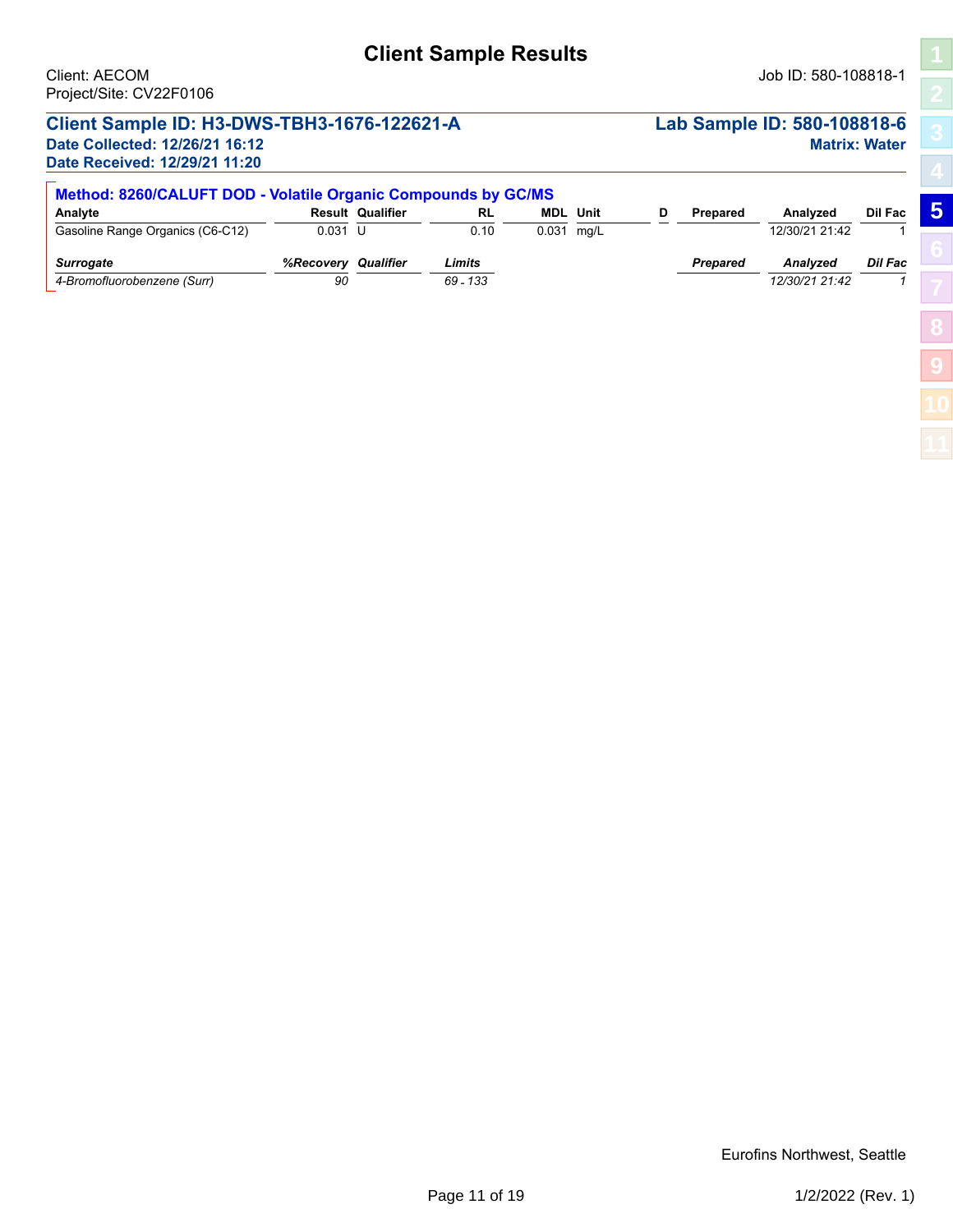## **QC Sample Results**

**[5](#page-5-0)**

**[6](#page-11-0)**

**[8](#page-14-0)**

**[9](#page-15-0)**

#### <span id="page-11-1"></span><span id="page-11-0"></span>**Method: 8260/CALUFT DOD - Volatile Organic Compounds by GC/MS**

| Lab Sample ID: MB 580-377150/4<br><b>Matrix: Water</b>   |                     |                         |              |                         |      |                 | <b>Client Sample ID: Method Blank</b><br><b>Prep Type: Total/NA</b>           |                    |
|----------------------------------------------------------|---------------------|-------------------------|--------------|-------------------------|------|-----------------|-------------------------------------------------------------------------------|--------------------|
| <b>Analysis Batch: 377150</b>                            |                     |                         |              |                         |      |                 |                                                                               |                    |
|                                                          | MВ                  | MВ                      |              |                         |      |                 |                                                                               |                    |
| Analyte                                                  |                     | <b>Result Qualifier</b> | <b>RL</b>    | <b>MDL</b> Unit         | D    | Prepared        | Analyzed                                                                      | Dil Fac            |
| Gasoline Range Organics (C6-C12)                         |                     | $0.031$ U               | 0.10         | 0.031 mg/L              |      |                 | 12/30/21 18:08                                                                | $\mathbf{1}$       |
|                                                          |                     |                         |              |                         |      |                 |                                                                               |                    |
|                                                          | MВ                  | MВ                      |              |                         |      |                 |                                                                               |                    |
| <b>Surrogate</b>                                         | %Recovery           | Qualifier               | Limits       |                         |      | Prepared        | Analyzed                                                                      | Dil Fac            |
| 4-Bromofluorobenzene (Surr)                              |                     | 87                      | 69 - 133     |                         |      |                 | 12/30/21 18:08                                                                | $\overline{1}$     |
| Lab Sample ID: LCS 580-377150/5<br><b>Matrix: Water</b>  |                     |                         |              |                         |      |                 | <b>Client Sample ID: Lab Control Sample</b><br><b>Prep Type: Total/NA</b>     |                    |
| <b>Analysis Batch: 377150</b>                            |                     |                         |              |                         |      |                 |                                                                               |                    |
|                                                          |                     |                         | <b>Spike</b> | LCS LCS                 |      |                 | %Rec.                                                                         |                    |
| Analyte                                                  |                     |                         | Added        | <b>Result Qualifier</b> | Unit | %Rec<br>D       | Limits                                                                        |                    |
| <b>Gasoline Range Organics</b><br>$(C6-C12)$             |                     |                         | 1.00         | 0.954                   | mg/L | 95              | 78 - 122                                                                      |                    |
|                                                          | LCS LCS             |                         |              |                         |      |                 |                                                                               |                    |
| <b>Surrogate</b>                                         | %Recovery Qualifier |                         | Limits       |                         |      |                 |                                                                               |                    |
| 4-Bromofluorobenzene (Surr)                              | 99                  |                         |              |                         |      |                 |                                                                               |                    |
|                                                          |                     |                         | 69 - 133     |                         |      |                 |                                                                               |                    |
| Lab Sample ID: LCSD 580-377150/6<br><b>Matrix: Water</b> |                     |                         |              |                         |      |                 | <b>Client Sample ID: Lab Control Sample Dup</b><br><b>Prep Type: Total/NA</b> |                    |
| <b>Analysis Batch: 377150</b>                            |                     |                         |              |                         |      |                 |                                                                               |                    |
|                                                          |                     |                         | <b>Spike</b> | <b>LCSD LCSD</b>        |      |                 | %Rec.                                                                         | <b>RPD</b>         |
| Analyte                                                  |                     |                         | Added        | <b>Result Qualifier</b> | Unit | %Rec<br>D       | <b>RPD</b><br>Limits                                                          | Limit              |
| <b>Gasoline Range Organics</b>                           |                     |                         | 1.00         | 0.968                   | mg/L | 97              | 78 - 122                                                                      | 30<br>$\mathbf{1}$ |
| $(C6-C12)$                                               |                     |                         |              |                         |      |                 |                                                                               |                    |
|                                                          | LCSD LCSD           |                         |              |                         |      |                 |                                                                               |                    |
|                                                          |                     | Qualifier               | Limits       |                         |      |                 |                                                                               |                    |
| <b>Surrogate</b><br>4-Bromofluorobenzene (Surr)          | %Recovery<br>98     |                         | 69 - 133     |                         |      |                 |                                                                               |                    |
|                                                          |                     |                         |              |                         |      |                 |                                                                               |                    |
| Lab Sample ID: MB 580-377173/4                           |                     |                         |              |                         |      |                 | <b>Client Sample ID: Method Blank</b>                                         |                    |
| <b>Matrix: Water</b>                                     |                     |                         |              |                         |      |                 | <b>Prep Type: Total/NA</b>                                                    |                    |
|                                                          |                     |                         |              |                         |      |                 |                                                                               |                    |
| <b>Analysis Batch: 377173</b>                            |                     |                         |              |                         |      |                 |                                                                               |                    |
|                                                          | MВ                  | MВ                      |              |                         |      |                 |                                                                               |                    |
| Analyte                                                  |                     | <b>Result Qualifier</b> | RL           | <b>MDL</b> Unit         | D    | <b>Prepared</b> | Analyzed                                                                      | Dil Fac            |
| Gasoline Range Organics (C6-C12)                         |                     | $0.031$ U               | 0.10         | 0.031 mg/L              |      |                 | 12/31/21 10:12                                                                | 1                  |
|                                                          |                     | MB MB                   |              |                         |      |                 |                                                                               |                    |
| <b>Surrogate</b>                                         |                     | %Recovery Qualifier     | Limits       |                         |      | <b>Prepared</b> | Analyzed                                                                      | <b>Dil Fac</b>     |
| 4-Bromofluorobenzene (Surr)                              |                     | 91                      | 69 - 133     |                         |      |                 | 12/31/21 10:12                                                                | $\mathcal I$       |
|                                                          |                     |                         |              |                         |      |                 |                                                                               |                    |
| Lab Sample ID: LCS 580-377173/5<br><b>Matrix: Water</b>  |                     |                         |              |                         |      |                 | <b>Client Sample ID: Lab Control Sample</b><br><b>Prep Type: Total/NA</b>     |                    |
| <b>Analysis Batch: 377173</b>                            |                     |                         |              |                         |      |                 |                                                                               |                    |
|                                                          |                     |                         | <b>Spike</b> | LCS LCS                 |      |                 | %Rec.                                                                         |                    |
| Analyte                                                  |                     |                         | Added        | <b>Result Qualifier</b> | Unit | %Rec<br>D       | Limits                                                                        |                    |
| <b>Gasoline Range Organics</b><br>$(C6-C12)$             |                     |                         | 1.00         | 0.968                   | mg/L | 97              | 78 - 122                                                                      |                    |
|                                                          | LCS LCS             |                         |              |                         |      |                 |                                                                               |                    |
| <b>Surrogate</b>                                         | %Recovery Qualifier |                         | Limits       |                         |      |                 |                                                                               |                    |
| 4-Bromofluorobenzene (Surr)                              | 97                  |                         | 69 - 133     |                         |      |                 |                                                                               |                    |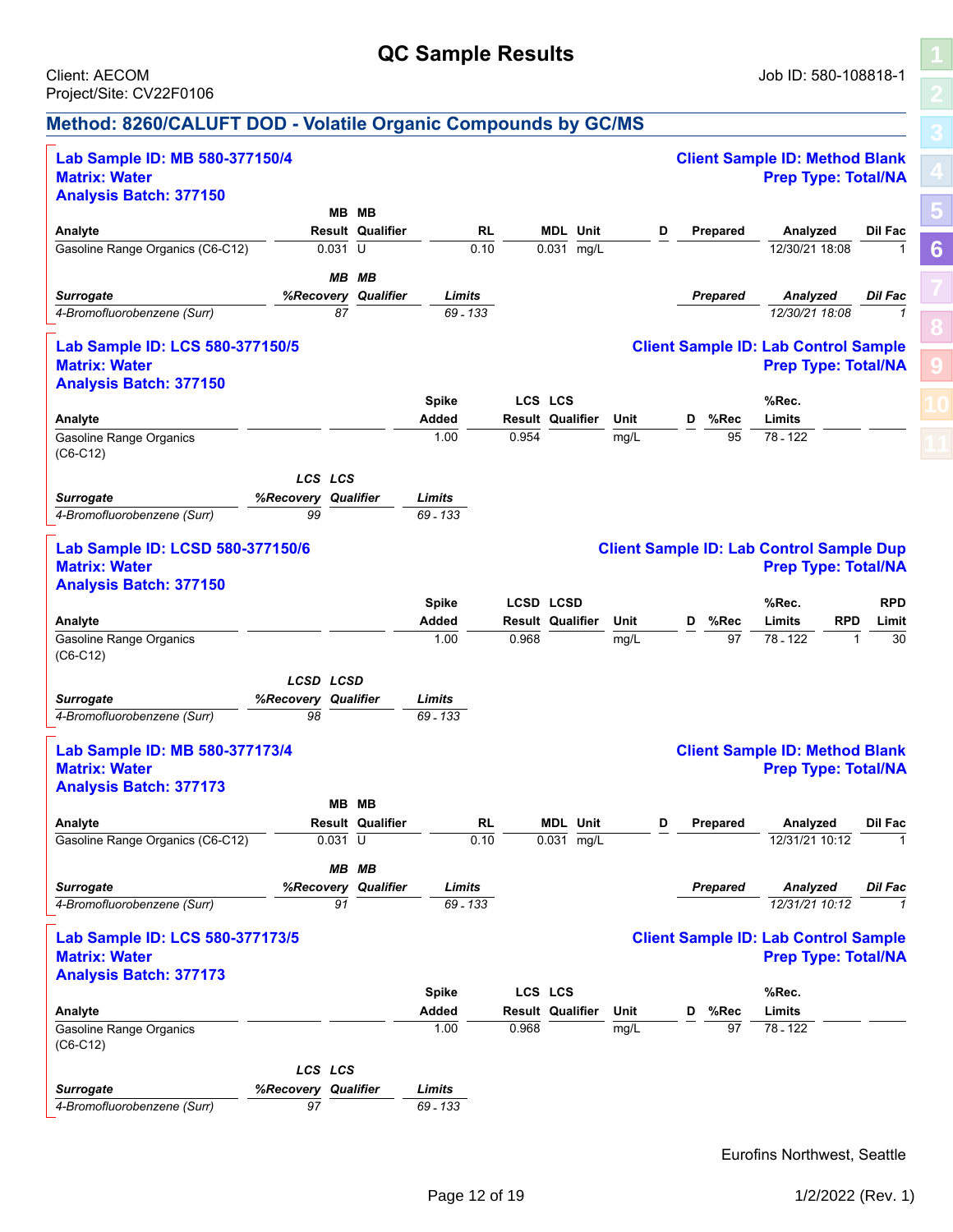## **QC Sample Results**

**[5](#page-5-0)**

**[6](#page-11-0)**

**[8](#page-14-0)**

**[9](#page-15-0)**

#### **Method: 8260/CALUFT DOD - Volatile Organic Compounds by GC/MS (Continued)**

| Lab Sample ID: LCSD 580-377173/6<br><b>Matrix: Water</b> |                                         |          |                         |                       |            |       |                                      |      | <b>Client Sample ID: Lab Control Sample Dup</b> |   |                 |                 | <b>Prep Type: Total/NA</b>                              |                 |                |
|----------------------------------------------------------|-----------------------------------------|----------|-------------------------|-----------------------|------------|-------|--------------------------------------|------|-------------------------------------------------|---|-----------------|-----------------|---------------------------------------------------------|-----------------|----------------|
| <b>Analysis Batch: 377173</b>                            |                                         |          |                         |                       |            |       |                                      |      |                                                 |   |                 |                 |                                                         |                 |                |
|                                                          |                                         |          |                         | <b>Spike</b><br>Added |            |       | LCSD LCSD<br><b>Result Qualifier</b> |      | Unit                                            | D |                 | %Rec            | %Rec.<br>Limits                                         | <b>RPD</b>      | <b>RPD</b>     |
| Analyte<br><b>Gasoline Range Organics</b>                |                                         |          |                         | 1.00                  |            | 0.961 |                                      |      | mg/L                                            |   |                 | 96              | 78 - 122                                                | $\mathbf{1}$    | Limit<br>30    |
| $(C6-C12)$                                               |                                         |          |                         |                       |            |       |                                      |      |                                                 |   |                 |                 |                                                         |                 |                |
|                                                          |                                         |          |                         |                       |            |       |                                      |      |                                                 |   |                 |                 |                                                         |                 |                |
|                                                          | <b>LCSD LCSD</b><br>%Recovery Qualifier |          |                         | Limits                |            |       |                                      |      |                                                 |   |                 |                 |                                                         |                 |                |
| <b>Surrogate</b><br>4-Bromofluorobenzene (Surr)          | 97                                      |          |                         | 69 - 133              |            |       |                                      |      |                                                 |   |                 |                 |                                                         |                 |                |
|                                                          |                                         |          |                         |                       |            |       |                                      |      |                                                 |   |                 |                 |                                                         |                 |                |
| Method: 8015D DRO - Diesel Range Organics (DRO) (GC)     |                                         |          |                         |                       |            |       |                                      |      |                                                 |   |                 |                 |                                                         |                 |                |
| Lab Sample ID: MB 580-377081/1-A                         |                                         |          |                         |                       |            |       |                                      |      |                                                 |   |                 |                 | <b>Client Sample ID: Method Blank</b>                   |                 |                |
| <b>Matrix: Water</b>                                     |                                         |          |                         |                       |            |       |                                      |      |                                                 |   |                 |                 | <b>Prep Type: Total/NA</b>                              |                 |                |
| <b>Analysis Batch: 377121</b>                            |                                         |          |                         |                       |            |       |                                      |      |                                                 |   |                 |                 | <b>Prep Batch: 377081</b>                               |                 |                |
|                                                          |                                         | MB MB    |                         |                       |            |       |                                      |      |                                                 |   |                 |                 |                                                         |                 |                |
| Analyte                                                  |                                         |          | <b>Result Qualifier</b> |                       | <b>RL</b>  |       | <b>MDL Unit</b>                      |      | D                                               |   | <b>Prepared</b> |                 | Analyzed                                                |                 | Dil Fac        |
| C9-C25                                                   |                                         | 0.090 U  |                         |                       | 0.50       |       | 0.090                                | mg/L |                                                 |   |                 |                 | 12/30/21 10:32 12/30/21 18:51                           |                 | 1              |
| C24-C40                                                  |                                         | $0.18$ U |                         |                       | 0.50       |       | 0.18 mg/L                            |      |                                                 |   |                 |                 | 12/30/21 10:32 12/30/21 18:51                           |                 | 1              |
|                                                          |                                         | MВ       | ΜВ                      |                       |            |       |                                      |      |                                                 |   |                 |                 |                                                         |                 |                |
| <b>Surrogate</b>                                         |                                         |          | %Recovery Qualifier     | Limits                |            |       |                                      |      |                                                 |   |                 | <b>Prepared</b> | Analyzed                                                |                 | <b>Dil Fac</b> |
| o-Terphenyl                                              |                                         | 85       |                         |                       | $56 - 125$ |       |                                      |      |                                                 |   |                 |                 | 12/30/21 10:32 12/30/21 18:51                           |                 | $\mathbf{1}$   |
|                                                          |                                         |          |                         |                       |            |       |                                      |      |                                                 |   |                 |                 |                                                         |                 |                |
| Lab Sample ID: LCS 580-377081/2-A                        |                                         |          |                         |                       |            |       |                                      |      |                                                 |   |                 |                 | <b>Client Sample ID: Lab Control Sample</b>             |                 |                |
| <b>Matrix: Water</b>                                     |                                         |          |                         |                       |            |       |                                      |      |                                                 |   |                 |                 | <b>Prep Type: Total/NA</b><br><b>Prep Batch: 377081</b> |                 |                |
| <b>Analysis Batch: 377121</b>                            |                                         |          |                         | <b>Spike</b>          |            |       | <b>LCS LCS</b>                       |      |                                                 |   |                 |                 | %Rec.                                                   |                 |                |
| Analyte                                                  |                                         |          |                         | Added                 |            |       | <b>Result Qualifier</b>              |      | Unit                                            | D |                 | %Rec            | Limits                                                  |                 |                |
| C9-C25                                                   |                                         |          |                         | 4.00                  |            | 2.68  |                                      |      | mg/L                                            |   |                 | 67              | $36 - 132$                                              |                 |                |
| C24-C40                                                  |                                         |          |                         | 4.00                  |            | 3.73  |                                      |      | mg/L                                            |   |                 | 93              | 41 - 113                                                |                 |                |
|                                                          |                                         |          |                         |                       |            |       |                                      |      |                                                 |   |                 |                 |                                                         |                 |                |
|                                                          | LCS LCS                                 |          |                         |                       |            |       |                                      |      |                                                 |   |                 |                 |                                                         |                 |                |
| <b>Surrogate</b><br>o-Terphenyl                          | %Recovery Qualifier<br>74               |          |                         | Limits<br>56 - 125    |            |       |                                      |      |                                                 |   |                 |                 |                                                         |                 |                |
|                                                          |                                         |          |                         |                       |            |       |                                      |      |                                                 |   |                 |                 |                                                         |                 |                |
| Lab Sample ID: LCSD 580-377081/3-A                       |                                         |          |                         |                       |            |       |                                      |      | <b>Client Sample ID: Lab Control Sample Dup</b> |   |                 |                 |                                                         |                 |                |
| <b>Matrix: Water</b>                                     |                                         |          |                         |                       |            |       |                                      |      |                                                 |   |                 |                 | <b>Prep Type: Total/NA</b>                              |                 |                |
| <b>Analysis Batch: 377121</b>                            |                                         |          |                         |                       |            |       |                                      |      |                                                 |   |                 |                 | <b>Prep Batch: 377081</b>                               |                 |                |
|                                                          |                                         |          |                         | <b>Spike</b>          |            |       | <b>LCSD LCSD</b>                     |      |                                                 |   |                 |                 | %Rec.                                                   |                 | <b>RPD</b>     |
| Analyte                                                  |                                         |          |                         | Added                 |            |       | Result Qualifier                     |      | Unit                                            | D |                 | %Rec            | Limits                                                  | <b>RPD</b>      | Limit          |
| $C9-C25$                                                 |                                         |          |                         | 4.00                  |            | 2.96  |                                      |      | mg/L                                            |   |                 | 74              | 36 - 132                                                | $\overline{10}$ | 20             |
| C24-C40                                                  |                                         |          |                         | 4.00                  |            | 3.73  |                                      |      | mg/L                                            |   |                 | 93              | 41 - 113                                                | 0               | 20             |
|                                                          | LCSD LCSD                               |          |                         |                       |            |       |                                      |      |                                                 |   |                 |                 |                                                         |                 |                |
| <b>Surrogate</b>                                         | %Recovery Qualifier                     |          |                         | Limits                |            |       |                                      |      |                                                 |   |                 |                 |                                                         |                 |                |
| o-Terphenyl                                              | 82                                      |          |                         | 56 - 125              |            |       |                                      |      |                                                 |   |                 |                 |                                                         |                 |                |
|                                                          |                                         |          |                         |                       |            |       |                                      |      |                                                 |   |                 |                 |                                                         |                 |                |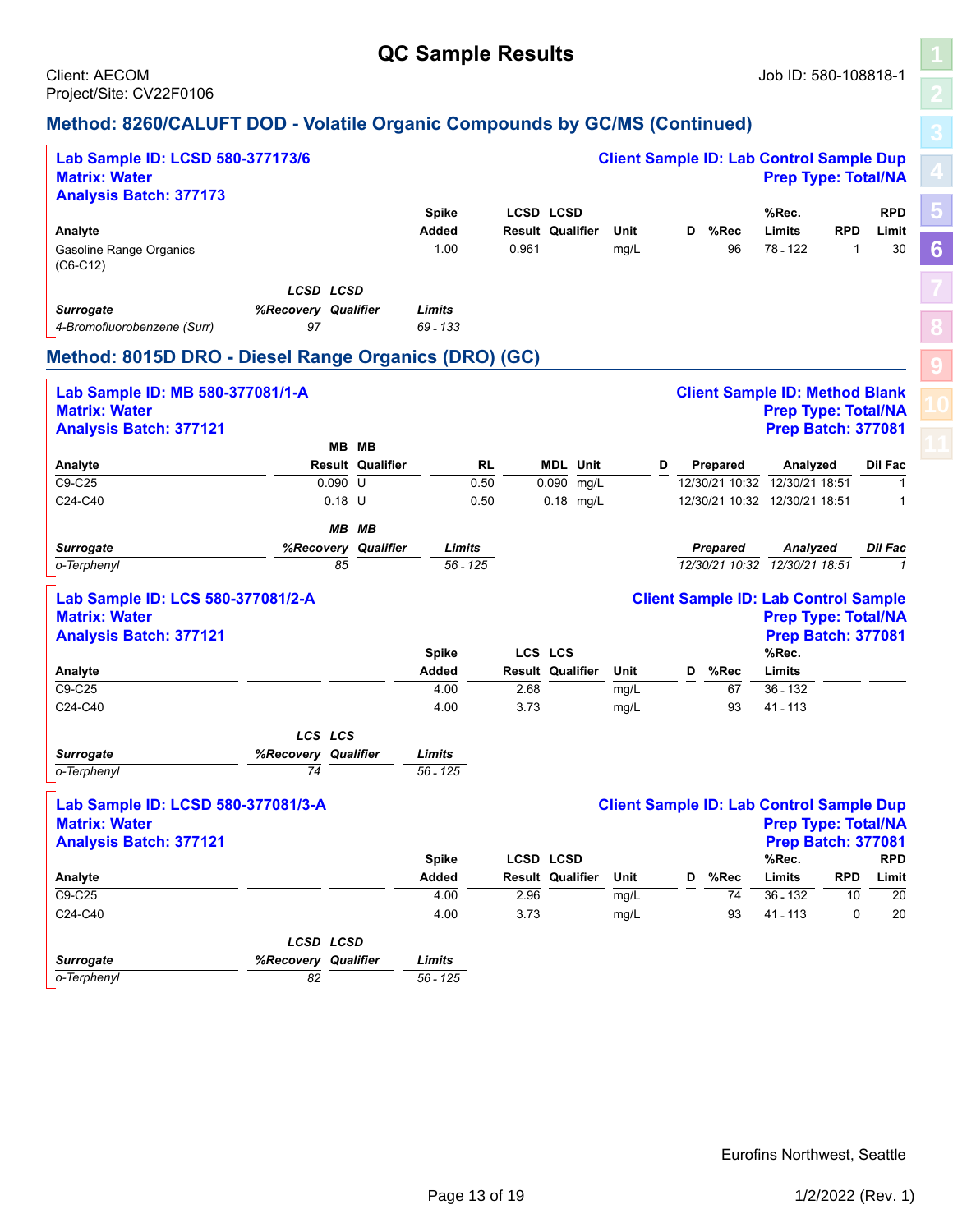| Date Received: 12/29/21 11:20                                                                                                                                                                                      |              |                                                    |     |                 |               |                           |            |                |                                                                                                            |
|--------------------------------------------------------------------------------------------------------------------------------------------------------------------------------------------------------------------|--------------|----------------------------------------------------|-----|-----------------|---------------|---------------------------|------------|----------------|------------------------------------------------------------------------------------------------------------|
|                                                                                                                                                                                                                    | <b>Batch</b> | <b>Batch</b>                                       |     | <b>Dilution</b> | <b>Batch</b>  | <b>Prepared</b>           |            |                |                                                                                                            |
| Prep Type                                                                                                                                                                                                          | Type         | Method                                             | Run | Factor          | <b>Number</b> | or Analyzed               | Analyst    | Lab            |                                                                                                            |
| Total/NA                                                                                                                                                                                                           | Analysis     | 8260/CALUFT DOD                                    |     | 1               | 377173        | 12/31/21 11:24            | <b>JBT</b> | <b>FGS SEA</b> |                                                                                                            |
| Total/NA                                                                                                                                                                                                           | Prep         | 3510C                                              |     |                 | 377081        | 12/30/21 10:32 JHR        |            | <b>FGS SEA</b> |                                                                                                            |
| Total/NA                                                                                                                                                                                                           | Analysis     | 8015D DRO                                          |     | $\mathbf{1}$    |               | 377121 12/31/21 04:55 JAE |            | <b>FGS SEA</b> |                                                                                                            |
|                                                                                                                                                                                                                    |              |                                                    |     |                 |               |                           |            |                |                                                                                                            |
| Date Collected: 12/26/21 15:36                                                                                                                                                                                     |              | <b>Client Sample ID: H1-DWS-TBH1-1396-122621-A</b> |     |                 |               |                           |            |                | Lab Sample ID: 580-108818-2<br><b>Matrix: Water</b>                                                        |
| Date Received: 12/29/21 11:20                                                                                                                                                                                      |              |                                                    |     |                 |               |                           |            |                |                                                                                                            |
|                                                                                                                                                                                                                    | <b>Batch</b> | <b>Batch</b>                                       |     | <b>Dilution</b> | <b>Batch</b>  | <b>Prepared</b>           |            |                |                                                                                                            |
| Prep Type                                                                                                                                                                                                          | <b>Type</b>  | <b>Method</b>                                      | Run | Factor          | <b>Number</b> | or Analyzed               | Analyst    | Lab            |                                                                                                            |
| Total/NA                                                                                                                                                                                                           | Analysis     | 8260/CALUFT DOD                                    |     |                 | 377150        | 12/30/21 20:07            | <b>JSM</b> | <b>FGS SEA</b> |                                                                                                            |
|                                                                                                                                                                                                                    |              | <b>Client Sample ID: H2-DWS-H2-377-122621-A</b>    |     |                 |               |                           |            |                | Lab Sample ID: 580-108818-3                                                                                |
| Date Collected: 12/26/21 15:10                                                                                                                                                                                     |              |                                                    |     |                 |               |                           |            |                | <b>Matrix: Water</b>                                                                                       |
| Date Received: 12/29/21 11:20                                                                                                                                                                                      |              |                                                    |     |                 |               |                           |            |                |                                                                                                            |
|                                                                                                                                                                                                                    | <b>Batch</b> | <b>Batch</b>                                       |     | <b>Dilution</b> | <b>Batch</b>  | Prepared                  |            |                |                                                                                                            |
| Prep Type                                                                                                                                                                                                          | Type         | Method                                             | Run | Factor          | <b>Number</b> | or Analyzed               | Analyst    | Lab            |                                                                                                            |
|                                                                                                                                                                                                                    |              | 8260/CALUFT DOD                                    |     | 1               | 377150        | 12/30/21 20:31            | <b>JSM</b> | <b>FGS SEA</b> |                                                                                                            |
| Total/NA                                                                                                                                                                                                           | Analysis     |                                                    |     |                 |               |                           |            |                |                                                                                                            |
|                                                                                                                                                                                                                    |              |                                                    |     |                 |               |                           |            |                |                                                                                                            |
| Total/NA                                                                                                                                                                                                           | Prep         | 3510C                                              |     |                 | 377081        | 12/30/21 10:32 JHR        |            | <b>FGS SEA</b> |                                                                                                            |
| Total/NA                                                                                                                                                                                                           | Analysis     | 8015D DRO                                          |     | 1               | 377121        | 12/31/21 05:15 JAE        |            | <b>FGS SEA</b> |                                                                                                            |
|                                                                                                                                                                                                                    |              | Client Sample ID: H2-DWS-TBH2-377-122621-A         |     |                 |               |                           |            |                |                                                                                                            |
|                                                                                                                                                                                                                    | <b>Batch</b> | <b>Batch</b>                                       |     | <b>Dilution</b> | <b>Batch</b>  | Prepared                  |            |                |                                                                                                            |
| Prep Type                                                                                                                                                                                                          | Type         | <b>Method</b>                                      | Run | Factor          | <b>Number</b> | or Analyzed               | Analyst    | Lab            |                                                                                                            |
| Total/NA                                                                                                                                                                                                           | Analysis     | 8260/CALUFT DOD                                    |     |                 | 377150        | 12/30/21 20:55            | <b>JSM</b> | <b>FGS SEA</b> |                                                                                                            |
|                                                                                                                                                                                                                    |              |                                                    |     |                 |               |                           |            |                | Lab Sample ID: 580-108818-4<br><b>Matrix: Water</b>                                                        |
|                                                                                                                                                                                                                    |              | <b>Client Sample ID: H3-DWS-H3-1676-122621-A</b>   |     |                 |               |                           |            |                |                                                                                                            |
|                                                                                                                                                                                                                    |              |                                                    |     |                 |               |                           |            |                |                                                                                                            |
|                                                                                                                                                                                                                    | <b>Batch</b> | Batch                                              |     | <b>Dilution</b> | <b>Batch</b>  | Prepared                  |            |                |                                                                                                            |
| Prep Type                                                                                                                                                                                                          | Type         | Method                                             | Run | Factor          | Number        | or Analyzed               | Analyst    | Lab            |                                                                                                            |
| Total/NA                                                                                                                                                                                                           | Analysis     | 8260/CALUFT DOD                                    |     |                 | 377150        | 12/30/21 21:18 JSM        |            | FGS SEA        |                                                                                                            |
| Total/NA                                                                                                                                                                                                           | Prep         | 3510C                                              |     |                 |               | 377081 12/30/21 10:32 JHR |            | <b>FGS SEA</b> |                                                                                                            |
| Total/NA                                                                                                                                                                                                           | Analysis     | 8015D DRO                                          |     | 1               |               | 377121 12/31/21 05:35 JAE |            | <b>FGS SEA</b> |                                                                                                            |
|                                                                                                                                                                                                                    |              | <b>Client Sample ID: H3-DWS-TBH3-1676-122621-A</b> |     |                 |               |                           |            |                |                                                                                                            |
|                                                                                                                                                                                                                    |              |                                                    |     |                 |               |                           |            |                |                                                                                                            |
|                                                                                                                                                                                                                    |              |                                                    |     |                 |               |                           |            |                |                                                                                                            |
|                                                                                                                                                                                                                    | <b>Batch</b> | <b>Batch</b>                                       |     | <b>Dilution</b> | <b>Batch</b>  | Prepared                  |            |                |                                                                                                            |
| Date Collected: 12/26/21 15:05<br>Date Received: 12/29/21 11:20<br>Date Collected: 12/26/21 16:17<br>Date Received: 12/29/21 11:20<br>Date Collected: 12/26/21 16:12<br>Date Received: 12/29/21 11:20<br>Prep Type | Type         | <b>Method</b>                                      | Run | Factor          | Number        | or Analyzed               | Analyst    | Lab            | Lab Sample ID: 580-108818-5<br><b>Matrix: Water</b><br>Lab Sample ID: 580-108818-6<br><b>Matrix: Water</b> |

FGS SEA = Eurofins Northwest, Seattle, 5755 8th Street East, Tacoma, WA 98424, TEL (253)922-2310

# **[5](#page-5-0) [7](#page-13-0) [8](#page-14-0)**

**[9](#page-15-0)**

## **Lab Chronicle**

<span id="page-13-1"></span><span id="page-13-0"></span>Client: AECOM Job ID: 580-108818-1 Project/Site: CV22F0106

# **Client Sample ID: H1-DWS-H1-1396-122621-A Lab Sample ID: 580-108818-1**

|           | <b>Batch</b> | <b>Batch</b>                                       |     | <b>Dilution</b> | <b>Batch</b>  | <b>Prepared</b>    |         |                      |
|-----------|--------------|----------------------------------------------------|-----|-----------------|---------------|--------------------|---------|----------------------|
| Prep Type | Type         | <b>Method</b>                                      | Run | Factor          | <b>Number</b> | or Analyzed        | Analyst | Lab                  |
| Total/NA  | Analysis     | 8260/CALUFT DOD                                    |     |                 | 377173        | 12/31/21 11:24 JBT |         | <b>FGS SEA</b>       |
| Total/NA  | Prep         | 3510C                                              |     |                 | 377081        | 12/30/21 10:32 JHR |         | <b>FGS SEA</b>       |
| Total/NA  | Analysis     | 8015D DRO                                          |     |                 | 377121        | 12/31/21 04:55 JAE |         | <b>FGS SEA</b>       |
|           |              | <b>Client Sample ID: H1-DWS-TBH1-1396-122621-A</b> |     |                 |               |                    |         | <b>Lab Sample II</b> |

| <b>Prep Type</b> | <b>Batch</b><br>Type | <b>Batch</b><br>Method | Run | <b>Dilution</b><br>Factor | <b>Batch</b><br>Number | Prepared<br>or Analvzed | Analvst | Lab            |
|------------------|----------------------|------------------------|-----|---------------------------|------------------------|-------------------------|---------|----------------|
| Total/NA         | Analvsis             | 8260/CALUFT DOD        |     |                           | 377150                 | 12/30/21 20:07 JSM      |         | <b>FGS SEA</b> |

|           | <b>Batch</b> | <b>Batch</b>    |     | <b>Dilution</b> | <b>Batch</b>  | Prepared           |         |                |
|-----------|--------------|-----------------|-----|-----------------|---------------|--------------------|---------|----------------|
| Prep Type | Type         | Method          | Run | Factor          | <b>Number</b> | or Analyzed        | Analyst | Lab            |
| Total/NA  | Analysis     | 8260/CALUFT DOD |     |                 | 377150        | 12/30/21 20:31     | JSM     | <b>FGS SEA</b> |
| Total/NA  | Prep         | 3510C           |     |                 | 377081        | 12/30/21 10:32 JHR |         | FGS SEA        |
| Total/NA  | Analysis     | 8015D DRO       |     |                 | 377121        | 12/31/21 05:15 JAE |         | <b>FGS SEA</b> |

| <b>Prep Type</b> | <b>Batch</b><br><b>Batch</b><br>Method<br>Type |                 | Run | <b>Dilution</b><br>Factor | <b>Batch</b><br>Number | <b>Prepared</b><br>or Analyzed | Analvst | Lab            |
|------------------|------------------------------------------------|-----------------|-----|---------------------------|------------------------|--------------------------------|---------|----------------|
| Total/NA         | Analysis                                       | 8260/CALUFT DOD |     |                           |                        | 377150 12/30/21 20:55 JSM      |         | <b>FGS SEA</b> |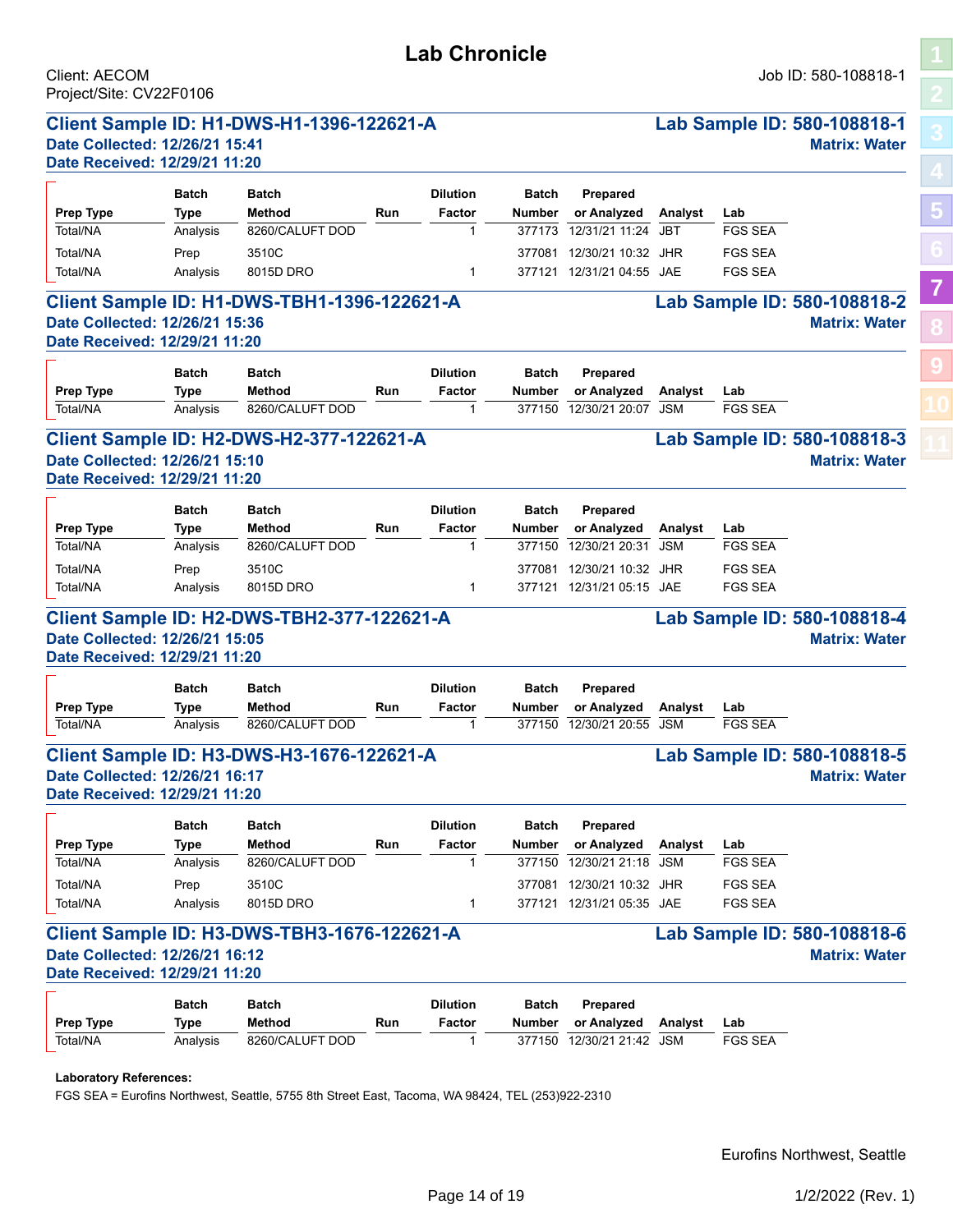<span id="page-14-1"></span><span id="page-14-0"></span>

|                                          | <b>Accreditation/Certification Summary</b>                                                                                      |                              |                        |                 |
|------------------------------------------|---------------------------------------------------------------------------------------------------------------------------------|------------------------------|------------------------|-----------------|
| Client: AECOM<br>Project/Site: CV22F0106 |                                                                                                                                 |                              | Job ID: 580-108818-1   |                 |
|                                          | <b>Laboratory: Eurofins Northwest, Seattle</b><br>The accreditations/certifications listed below are applicable to this report. |                              |                        |                 |
| <b>Authority</b>                         | Program                                                                                                                         | <b>Identification Number</b> | <b>Expiration Date</b> |                 |
| ANAB                                     | Dept. of Defense ELAP                                                                                                           | L2236                        | 01-19-22               | $5\overline{5}$ |
|                                          |                                                                                                                                 |                              |                        |                 |
|                                          |                                                                                                                                 |                              |                        |                 |
|                                          |                                                                                                                                 |                              |                        | 8               |

**[9](#page-15-0)**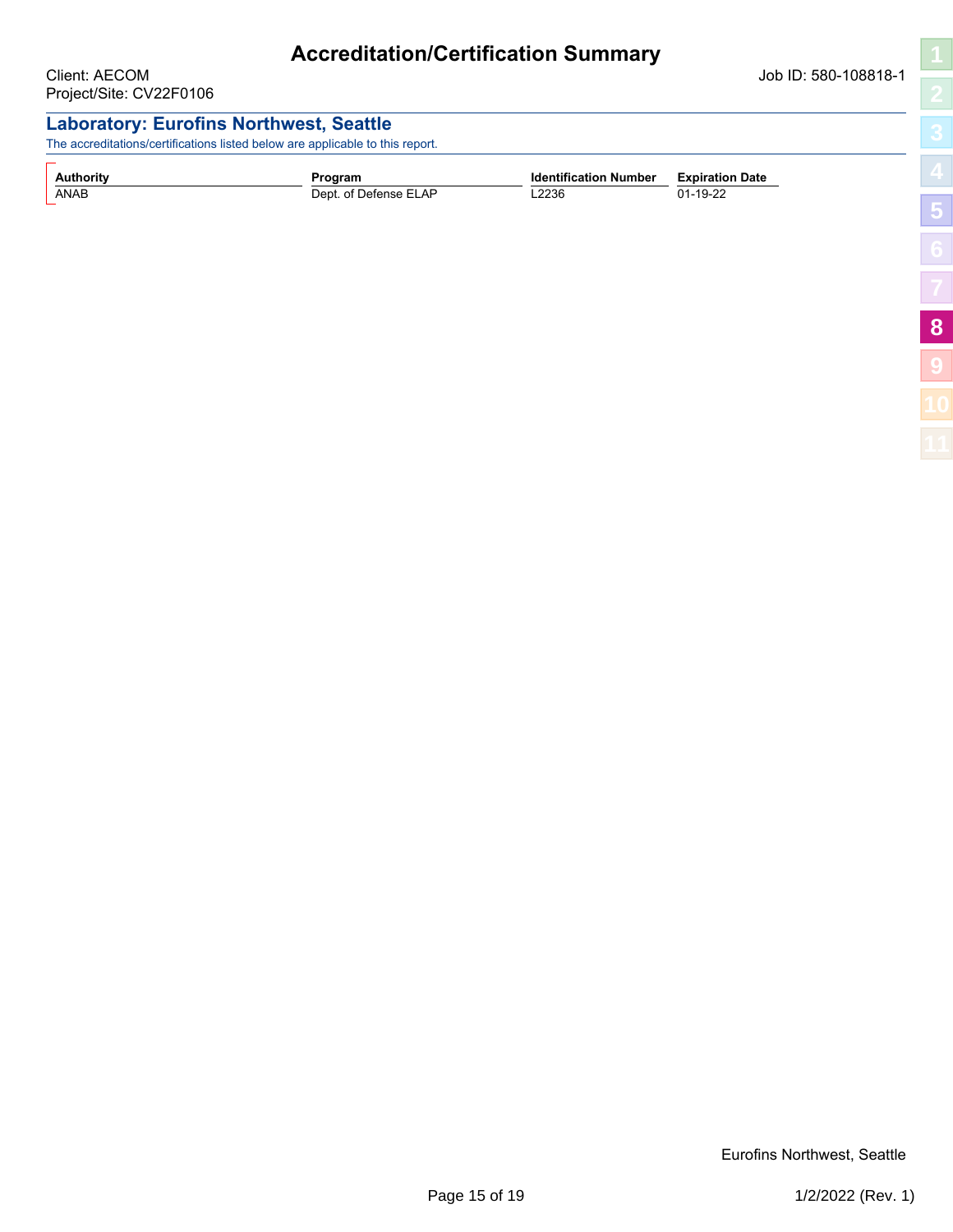#### **Sample Summary**

**Lab Sample ID Client Sample ID Matrix Collected Received** 580-108818-1 H1-DWS-H1-1396-122621-A Water 12/26/21 15:41 12/29/21 11:20 580-108818-2 H1-DWS-TBH1-1396-122621-A Water 12/26/21 15:36 12/29/21 11:20 580-108818-3 H2-DWS-H2-377-122621-A Water 12/26/21 15:10 12/29/21 11:20 580-108818-4 H2-DWS-TBH2-377-122621-A Water 12/26/21 15:05 12/29/21 11:20 580-108818-5 H3-DWS-H3-1676-122621-A Water 12/26/21 16:17 12/29/21 11:20 580-108818-6 H3-DWS-TBH3-1676-122621-A Water 12/26/21 16:12 12/29/21 11:20

#### <span id="page-15-1"></span><span id="page-15-0"></span>Client: AECOM Job ID: 580-108818-1 Project/Site: CV22F0106

| Ę |
|---|
| Z |
|   |
|   |
|   |
|   |
| Ć |
|   |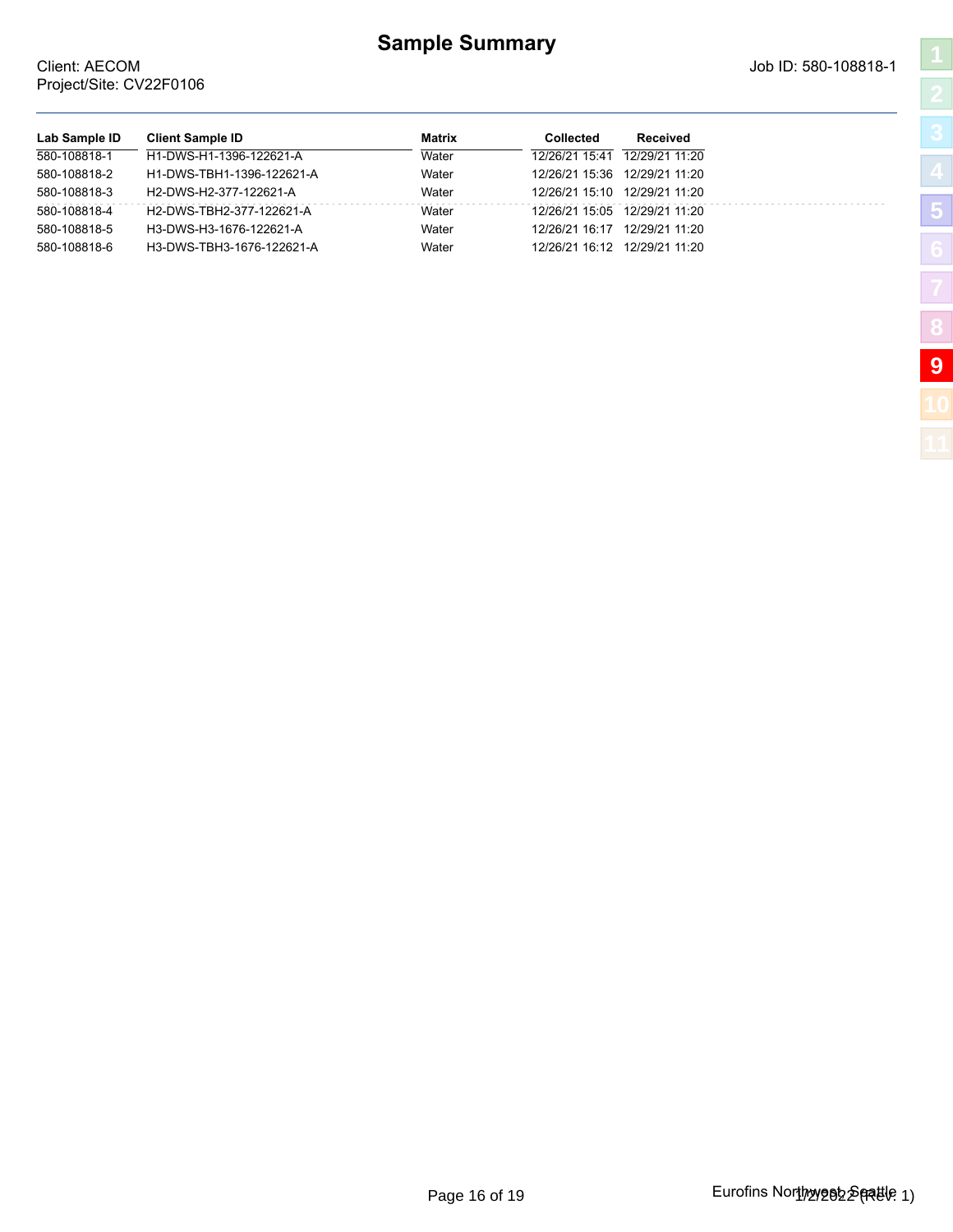#### <span id="page-16-1"></span>**Eurofins FGS, Seattle**

 $\sim$ 

## **Chain of Custody Record**

ूं: eurofins **Environment Testing** 

America

**[1](#page-0-1)**

**[2](#page-1-1)**

**[3](#page-2-1)**

**[5](#page-5-1)**

**[8](#page-14-1)**

**[9](#page-15-1)**

**[10](#page-16-1)**

**[11](#page-18-1)** 

5755 Bth Street East Tacoma, WA 98424

<span id="page-16-0"></span>

|                                                                        | Sampler.                                                                                  |            |                                              | .ab PM:                  |                    |                                  |                             |                          |                                                        | Carrier Tracking No(s):<br>FedEx |                                       |             |                                                                                     | $12262021$ DW-3                                                                                                 |
|------------------------------------------------------------------------|-------------------------------------------------------------------------------------------|------------|----------------------------------------------|--------------------------|--------------------|----------------------------------|-----------------------------|--------------------------|--------------------------------------------------------|----------------------------------|---------------------------------------|-------------|-------------------------------------------------------------------------------------|-----------------------------------------------------------------------------------------------------------------|
| W. R<br><b>Client Information</b>                                      | AECOM<br>Phone:                                                                           |            |                                              | Elaine Walker<br>E-Mail: |                    |                                  |                             |                          | State of Origin:                                       |                                  |                                       | Расе        |                                                                                     |                                                                                                                 |
| Client Contact:<br>Alethea Ramos (alternate: Margie Pascua)            |                                                                                           |            |                                              |                          |                    | M.Elaine.Walker@EurofinsET.com   |                             |                          |                                                        | Hawaii                           |                                       |             | Page 1 of 1<br>∄ dol                                                                |                                                                                                                 |
| Company:                                                               |                                                                                           |            | PWSID:                                       |                          |                    |                                  |                             |                          | <b>Analysis Requested</b>                              |                                  |                                       |             |                                                                                     |                                                                                                                 |
| <b>AECOM</b>                                                           | Due Date Requested:                                                                       |            |                                              |                          |                    |                                  |                             |                          |                                                        |                                  |                                       |             | <b>Preservation Codes:</b>                                                          |                                                                                                                 |
| Address:<br>1001 Bishop St. Suite 1600                                 | see subcontract                                                                           |            |                                              |                          |                    |                                  |                             |                          |                                                        |                                  |                                       |             | A - HCL                                                                             | M - Hexane                                                                                                      |
| City:                                                                  | <b>TAT Requested (days):</b>                                                              |            |                                              |                          |                    |                                  |                             |                          |                                                        | ge<br>S                          |                                       |             | B - NaOH<br>C - 2n Acetate                                                          | N - None<br>O - AsNaO2                                                                                          |
| Honolulu                                                               |                                                                                           | hr         |                                              |                          |                    |                                  |                             |                          |                                                        |                                  |                                       |             | D - Nitric Acid                                                                     | P - Na2O4S                                                                                                      |
| State Zip:<br>Hawaii 96813                                             | Compliance Project:                                                                       | A Yes A No |                                              |                          |                    |                                  |                             |                          |                                                        |                                  |                                       |             | E - NaHSO4<br>F - MeOH                                                              | Q - Na2SO3<br>R - Na2S2O3                                                                                       |
| Phone:                                                                 | POF                                                                                       |            |                                              |                          |                    |                                  |                             | <b>SO15</b>              |                                                        |                                  |                                       |             | G - Amchlor<br>H - Ascorbic Acid                                                    | S-H2SO4<br>T - TSP Dodecahydrate                                                                                |
| 808-521-3051 (direct: 808-529-7283) (alternate: 808-356-5373)          | WÒ#:                                                                                      |            |                                              |                          |                    |                                  |                             | $\overline{\omega}$      |                                                        |                                  |                                       |             | - Ice                                                                               | U - Acetone                                                                                                     |
| Email.<br>alethea.ramos@aecom.com (alternate: margie.pascua@aecom.com) |                                                                                           |            |                                              |                          | or No)             |                                  | 8270                        | C24-C40)                 |                                                        |                                  |                                       |             | J - DI Water<br>K - EDTA                                                            | V - MCAA<br>$W - pH 4-5$                                                                                        |
| Project Name:                                                          | Project #:                                                                                |            |                                              |                          |                    |                                  |                             |                          |                                                        |                                  |                                       | taine:      | L - EDA                                                                             | Z - other (specify)                                                                                             |
| CV22F0106                                                              | 60674414<br>SSOW#:                                                                        |            |                                              |                          |                    |                                  | 8260                        |                          |                                                        |                                  |                                       |             | Other:                                                                              |                                                                                                                 |
| Site:<br><b>RHSF</b>                                                   |                                                                                           |            |                                              |                          |                    |                                  | Suite+TIC) by<br>2          |                          |                                                        |                                  |                                       | т           |                                                                                     |                                                                                                                 |
|                                                                        |                                                                                           |            | Sample                                       |                          | <b>MS/MSD</b> (Yes |                                  |                             | TPH-0 (C10-C24,          |                                                        |                                  |                                       |             |                                                                                     |                                                                                                                 |
|                                                                        |                                                                                           |            | Type                                         | Matrix                   |                    |                                  | TPH-9 (C6-C1<br>SVOCs (Full |                          |                                                        |                                  |                                       | <b>Numb</b> |                                                                                     |                                                                                                                 |
|                                                                        |                                                                                           | Sample     | (Wewater, Sesolid<br>(C≕comp,<br>Ocwastolol, |                          | Partorm<br>Field   | VOCs                             |                             | TPH d                    |                                                        |                                  |                                       | Total       |                                                                                     | Special Instructions/Note:                                                                                      |
| Sample identification                                                  | Sample Date                                                                               | Time       | G=grab)   BT=Tissue, A=Air}                  |                          |                    |                                  |                             |                          |                                                        |                                  |                                       |             |                                                                                     |                                                                                                                 |
|                                                                        |                                                                                           |            | Preservation Code:                           |                          |                    | Α                                | lN.                         | IN.                      |                                                        |                                  |                                       |             |                                                                                     |                                                                                                                 |
| $-$ DWS-HI-1396-122621-A                                               | 1 <i>2/24/21</i>                                                                          | 54         | l7                                           |                          | W ∖                |                                  | χ                           | χ                        |                                                        |                                  |                                       | ς           |                                                                                     |                                                                                                                 |
|                                                                        |                                                                                           |            | رما<br>L)                                    |                          | MW                 |                                  | X.                          |                          |                                                        |                                  |                                       | G           |                                                                                     |                                                                                                                 |
| <u> DWS-TBHI-1396-122621-A</u>                                         | 1 <i>al X./2</i> 1                                                                        | 1536       |                                              |                          |                    |                                  |                             | χ                        |                                                        |                                  |                                       | 5           |                                                                                     |                                                                                                                 |
| $-H2-377-100621-4$                                                     | $\int d\omega \, d\omega$                                                                 | 1510       | ىد<br>/ ۱                                    |                          |                    |                                  | χ                           |                          |                                                        |                                  |                                       |             |                                                                                     |                                                                                                                 |
| $7B42 - 327 - 122621 - 12$                                             | $\frac{d}{d}$                                                                             | 1505       | $\zeta$<br>رما                               |                          | $M_N$              |                                  | Υ                           |                          |                                                        |                                  |                                       | షె          |                                                                                     |                                                                                                                 |
|                                                                        |                                                                                           |            | W<br>67                                      |                          | IM N               |                                  | $\overline{\mathsf{r}}$     | χ                        |                                                        |                                  |                                       | $\varsigma$ |                                                                                     |                                                                                                                 |
| <u> H3-1676-122621-A</u>                                               | $\frac{1}{2}$ a                                                                           | 16/7       |                                              |                          |                    |                                  |                             |                          |                                                        |                                  |                                       | ్ష          |                                                                                     |                                                                                                                 |
| <u> 113 - Dus - 7BH 3 - 1676 - 122421 - A</u>                          | <u>  Ələylər</u>                                                                          | lud        | رما<br>۰,                                    |                          | 'N                 |                                  | X.                          |                          |                                                        |                                  |                                       |             |                                                                                     |                                                                                                                 |
|                                                                        |                                                                                           |            |                                              |                          |                    |                                  |                             |                          |                                                        |                                  |                                       |             |                                                                                     |                                                                                                                 |
|                                                                        |                                                                                           |            |                                              |                          |                    |                                  |                             |                          |                                                        |                                  |                                       |             |                                                                                     | Therm. ID: $RC = \frac{3 \times 1}{100} \times 100$<br>Cooler Dsc: $1 \times 100$<br>Packing: Dabbe redEx: $80$ |
|                                                                        |                                                                                           |            |                                              |                          |                    |                                  |                             |                          |                                                        |                                  |                                       |             |                                                                                     | Lab Cour:                                                                                                       |
|                                                                        |                                                                                           |            |                                              |                          |                    |                                  |                             |                          |                                                        |                                  |                                       |             | Cust. Seal: Yes XNo                                                                 | Other:                                                                                                          |
|                                                                        |                                                                                           |            |                                              |                          |                    |                                  |                             |                          |                                                        |                                  |                                       |             | Blue Ice, Ned Dry, None                                                             |                                                                                                                 |
|                                                                        | 580-108818 Chain of Custody                                                               |            |                                              |                          |                    |                                  |                             |                          |                                                        |                                  |                                       |             |                                                                                     |                                                                                                                 |
|                                                                        |                                                                                           |            |                                              |                          |                    |                                  |                             |                          |                                                        |                                  |                                       |             | Sample Disposal (A fee may be assessed if samples are retained longer than 4-month) |                                                                                                                 |
| Possible Hazard Identification                                         | $\square_{\textit{Poisson B}} \square_{\textit{Unknown}} \square_{\textit{Radiological}}$ |            |                                              |                          |                    | $\Box_{\text{Return To Client}}$ |                             |                          |                                                        | $\square$ Disposal By Lab        |                                       |             | $\Box$ Archive For                                                                  | <b>Months</b>                                                                                                   |
| Skin Irritant<br>Non-Hazard <sup>LJ</sup> Flammable                    | Prelim data (Level 1or2)=see TAT above. DoD Stage                                         |            |                                              |                          |                    |                                  |                             |                          | Special Instructions/QC Requirements: DOD QSM project. |                                  |                                       |             |                                                                                     |                                                                                                                 |
| Deliverable Requested: I, II, III, IV, Other (specify)                 | 4 report standard TAT. AECOM EQuIS EDD.                                                   |            |                                              |                          |                    |                                  |                             |                          |                                                        |                                  |                                       |             |                                                                                     |                                                                                                                 |
| Empty Kit Relinquished by:                                             |                                                                                           | Date:      |                                              |                          | Time:              |                                  |                             |                          |                                                        |                                  | Method of Shipment:                   |             |                                                                                     | Company                                                                                                         |
| Relinquished by:                                                       | Date/Time:                                                                                |            | Company                                      |                          |                    | Received by:                     |                             |                          |                                                        |                                  | Date/Time:                            |             | 1014                                                                                |                                                                                                                 |
| í De                                                                   | <u>12/24/2</u><br>Date/Time                                                               |            | AELON<br>4600                                |                          |                    | Hecewed by:                      |                             |                          |                                                        |                                  | Öate/Time                             |             |                                                                                     | Company                                                                                                         |
| Relinquished by:                                                       |                                                                                           |            | Company<br>All Company<br><u>  1030</u>      |                          |                    |                                  | ام ص                        | $\overline{\mathcal{C}}$ |                                                        |                                  |                                       |             |                                                                                     |                                                                                                                 |
| Relinquished by:                                                       | Date/Time:                                                                                |            |                                              |                          |                    | Received by                      |                             |                          |                                                        |                                  | $\frac{\text{DateTime}}{\text{2977}}$ |             | 1120                                                                                | $F^{1/2}$                                                                                                       |
|                                                                        |                                                                                           |            |                                              |                          |                    |                                  |                             |                          | Cooler Temperature(s) "C and Other Remarks:            |                                  |                                       |             |                                                                                     |                                                                                                                 |
| Custody Seal No.:<br>Custody Seals Intact:                             | 数字机                                                                                       |            |                                              |                          |                    |                                  |                             |                          |                                                        |                                  |                                       |             |                                                                                     |                                                                                                                 |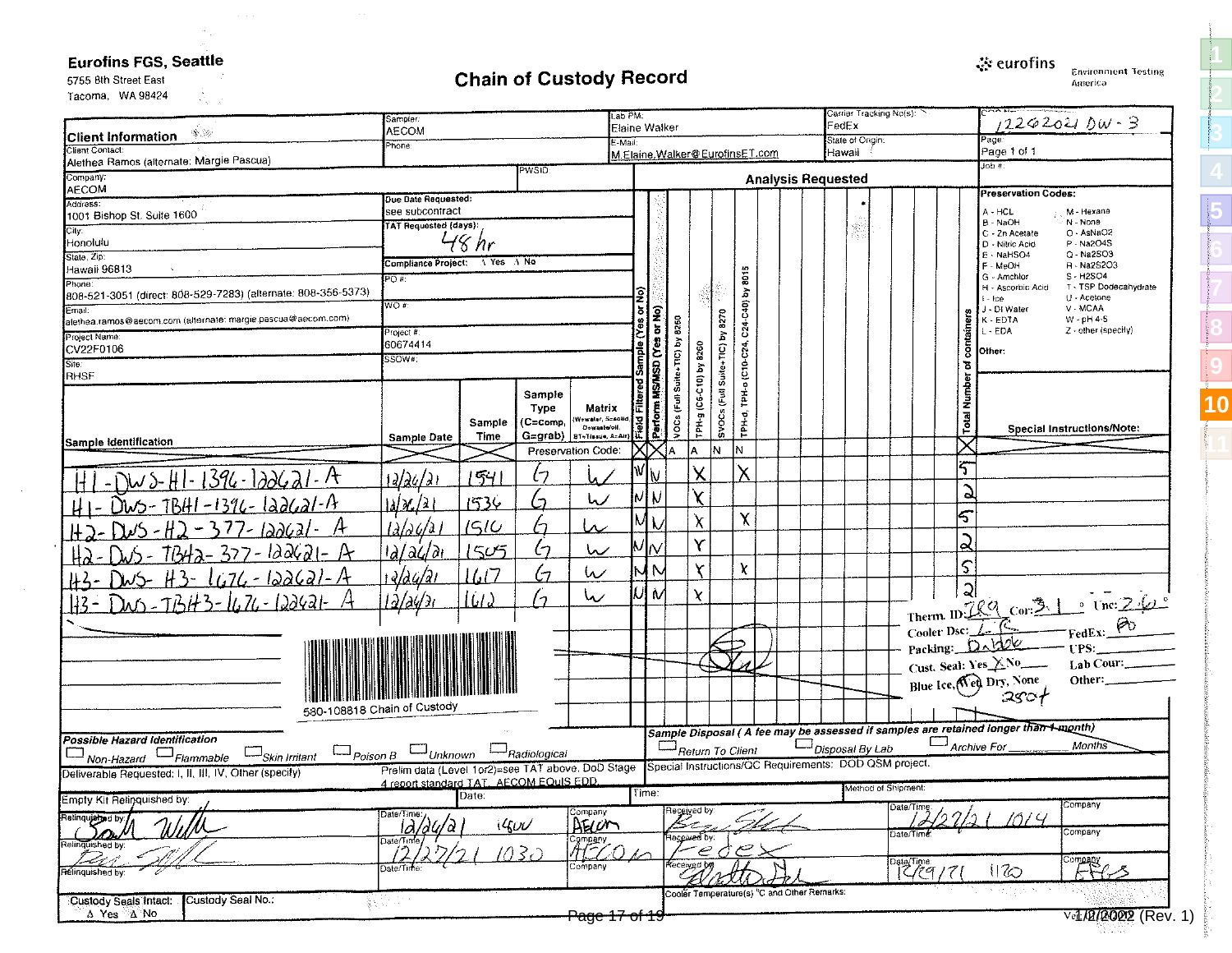| $\ddot{\mathbf{c}}$ eurofins             |                                                            |                                                                   |                                                                                |                                                  | CHAIN OF CUSTODY RECORD                                                                                                                                                                                                                                                             |                                                |                                                            | 977148                                                                                      |
|------------------------------------------|------------------------------------------------------------|-------------------------------------------------------------------|--------------------------------------------------------------------------------|--------------------------------------------------|-------------------------------------------------------------------------------------------------------------------------------------------------------------------------------------------------------------------------------------------------------------------------------------|------------------------------------------------|------------------------------------------------------------|---------------------------------------------------------------------------------------------|
|                                          |                                                            | Eaton Analytical                                                  | <b>EUROFINS EATON ANALYTICAL USE ONLY:</b>                                     |                                                  |                                                                                                                                                                                                                                                                                     |                                                | SAMPLES CHECKED AGAINST COC BY:                            |                                                                                             |
|                                          |                                                            |                                                                   | LOGIN COMMENTS:                                                                |                                                  |                                                                                                                                                                                                                                                                                     |                                                | SAMPLES LOGGED IN BY: JS                                   |                                                                                             |
|                                          | 750 Royal Oaks Drive, Suite 100<br>Monrovia, CA 91016-3629 |                                                                   |                                                                                |                                                  |                                                                                                                                                                                                                                                                                     |                                                |                                                            | SAMPLES REC'D DAY OF COLLECTION? [14] (check for yes)                                       |
|                                          |                                                            |                                                                   | <b>SAMPLE TEMP RECEIVED AT:</b>                                                |                                                  |                                                                                                                                                                                                                                                                                     |                                                |                                                            |                                                                                             |
| Phone: 626 386 1100<br>Fax: 626 386 1101 |                                                            |                                                                   | <b>Monrovia</b>                                                                |                                                  | (Other) IR Gun ID = (Observation= (Observation= $^{\circ}C$ ) (Corr.Factor $^{\circ}C$ ) (Final = $^{\circ}C$ )<br>via IR Gun ID = $\sqrt{\sqrt{\frac{1}{2}T}}$ (Observation= $1, 1, 2, $ (Corr.Factor $\frac{1}{\sqrt{1-\frac{1}{2}}}$ $^{\circ}C$ ) (Final = $1, 2, $ $^{\circ}C$ |                                                |                                                            |                                                                                             |
|                                          | 800 566 LABS (800 566 5227)                                |                                                                   | Compliance Acceptance Critoria: (Chemistry: 4 ± 2 °C ) (Microbiology: < 10°C ) |                                                  |                                                                                                                                                                                                                                                                                     |                                                |                                                            |                                                                                             |
|                                          | Website: www.EatonAnalytical.com                           |                                                                   |                                                                                |                                                  |                                                                                                                                                                                                                                                                                     |                                                |                                                            | TYPE OF ICE: Real Synthetic No Ice CONDITION OF ICE: Frozen Canadially Frozen Thawed N/A __ |
|                                          |                                                            |                                                                   |                                                                                |                                                  | METHOD OF SHIPMENT: Pick-Up / Walk-In / FedEx / UPS / DHL / Area Fast / Top Line / Other:                                                                                                                                                                                           |                                                |                                                            | (check for yes)                                                                             |
|                                          |                                                            |                                                                   |                                                                                |                                                  |                                                                                                                                                                                                                                                                                     | (check for yes)                                |                                                            | NON-COMPLIANCE SAMPLES                                                                      |
|                                          | TO BE COMPLETED BY SAMPLER                                 |                                                                   | PROJECT CODE:                                                                  |                                                  |                                                                                                                                                                                                                                                                                     | COMPLIANCE SAMPLES  <br>- Requires state forms | REGULATION INVOLVED:                                       |                                                                                             |
| COMPANY/AGENCY NAME:                     |                                                            |                                                                   | 60674414                                                                       |                                                  |                                                                                                                                                                                                                                                                                     |                                                | Type of samples (circle one): ROUTINE SPECIAL CONFIRMATION | (eg_SDWA_NPDES, etc )                                                                       |
| AECOM                                    |                                                            |                                                                   |                                                                                |                                                  |                                                                                                                                                                                                                                                                                     |                                                |                                                            |                                                                                             |
| EEA CLIENT CODE:                         |                                                            | COC ID:                                                           | SAMPLE GROUP:                                                                  |                                                  |                                                                                                                                                                                                                                                                                     |                                                |                                                            | List ALL ANALYSES REQUIRED (enter number of bottles sent for each test for each sample)     |
|                                          |                                                            | $12262021$ Dw-1                                                   | DW Hydrant<br>$STD$ 1 wk 3 day 2 day 1 day V                                   |                                                  |                                                                                                                                                                                                                                                                                     |                                                |                                                            | <b>SAMPLER</b>                                                                              |
|                                          | TAT requested: rush by adv notice only                     |                                                                   |                                                                                |                                                  |                                                                                                                                                                                                                                                                                     |                                                |                                                            | <b>COMMENTS</b>                                                                             |
|                                          |                                                            |                                                                   | <b>CLIENT LAB ID</b>                                                           | IELD DATA<br>FIELD DATA<br>Suifle Col.<br>MATRIX |                                                                                                                                                                                                                                                                                     |                                                |                                                            |                                                                                             |
| SAMPLE<br>TIME<br>SAMPLE<br>DATE         |                                                            | SAMPLE ID                                                         |                                                                                |                                                  |                                                                                                                                                                                                                                                                                     |                                                |                                                            | only received                                                                               |
|                                          |                                                            | $abch _{S41} HhdW^{S-1}1 ^{1/396-122621-A}$                       |                                                                                | 18<br>W                                          |                                                                                                                                                                                                                                                                                     |                                                |                                                            | Z Voa vials w/Ascorbic                                                                      |
|                                          |                                                            | 12/26/21/617   143-DWS-A3-1676-122621-A                           |                                                                                | 18<br>W                                          |                                                                                                                                                                                                                                                                                     |                                                |                                                            | -acu                                                                                        |
|                                          |                                                            |                                                                   |                                                                                |                                                  |                                                                                                                                                                                                                                                                                     |                                                |                                                            | $\frac{1}{43121}$                                                                           |
|                                          |                                                            |                                                                   |                                                                                |                                                  |                                                                                                                                                                                                                                                                                     |                                                |                                                            | $\overline{H}$ i Dws-Hi                                                                     |
|                                          | COC SEAL                                                   |                                                                   |                                                                                |                                                  |                                                                                                                                                                                                                                                                                     | Therm. ID: <u>29</u> Cor. 17 c Unc. 22         |                                                            |                                                                                             |
|                                          |                                                            |                                                                   |                                                                                |                                                  | Cooler Dsc:                                                                                                                                                                                                                                                                         |                                                | FedEx:                                                     | $2$ of $2$                                                                                  |
|                                          | <b>RECEIVED INTACT</b>                                     |                                                                   |                                                                                |                                                  | Packing ___                                                                                                                                                                                                                                                                         |                                                |                                                            | 2880 9838 8890                                                                              |
|                                          |                                                            |                                                                   |                                                                                |                                                  | Cust. Seal: Yes_N9                                                                                                                                                                                                                                                                  |                                                | Lab Cour:<br>Other: $\mathcal{L}\mathcal{D}$               | tr# 2880 9838 8889                                                                          |
|                                          |                                                            |                                                                   |                                                                                |                                                  |                                                                                                                                                                                                                                                                                     | Blue Ice, Wet, Dry None                        |                                                            |                                                                                             |
|                                          |                                                            |                                                                   | 580-108818 Chain of Custody                                                    |                                                  |                                                                                                                                                                                                                                                                                     |                                                |                                                            |                                                                                             |
|                                          |                                                            |                                                                   | CFW = Chlor(am)inated Finished Water                                           |                                                  | SEAW = Sea Water                                                                                                                                                                                                                                                                    | <b>BW</b> = Bottled Water                      | $SO = Soli$                                                | O = Other - Please Identify                                                                 |
|                                          |                                                            | * MATRIX TYPES: RSW = Raw Surface Water<br>RGW = Raw Ground Water | FW = Other Finished Water                                                      |                                                  | <b>WW</b> = Waste Water                                                                                                                                                                                                                                                             | SW = Storm Water                               | $SL = Sludge$                                              | $O(\frac{1}{2} \sqrt{2})$<br>-785<br>DATE                                                   |
|                                          |                                                            |                                                                   |                                                                                | PRINT NAME                                       |                                                                                                                                                                                                                                                                                     | <b>COMPANY/TITLE</b>                           | <u>Igeologisk</u>                                          | -1140<br>13/37/3                                                                            |
| SAMPLED BY.                              |                                                            | SIGNATURE                                                         |                                                                                | أنهمين                                           | سمع م ا بهربرا                                                                                                                                                                                                                                                                      | AECM                                           | U                                                          | 13.<br>'5<br>/17/2                                                                          |
| <b>RELINQUISHED BY:</b>                  | $\mathcal{D}w^{\mu}$                                       |                                                                   |                                                                                | ぶれ                                               | 51. Fern 11er                                                                                                                                                                                                                                                                       | 10<br>AECOM                                    |                                                            | 10500<br>2/3172                                                                             |
| <b>RECEIVED BY</b>                       |                                                            |                                                                   | Relingvised By: 12th Maclean                                                   |                                                  | eta Maclean                                                                                                                                                                                                                                                                         | AEC0                                           |                                                            | 10:29<br>2/30,<br>ТЭ                                                                        |
|                                          |                                                            | acles                                                             |                                                                                | Maclean<br>タオひ                                   |                                                                                                                                                                                                                                                                                     | $(-257)$                                       |                                                            | 2/28/2                                                                                      |
| RELINOUSTIED BY<br>RECEIVED BY           |                                                            |                                                                   |                                                                                | $\forall$ uni                                    |                                                                                                                                                                                                                                                                                     | ttis                                           | 11130.21                                                   | O۴<br>$\sqrt{\frac{PAGE}{Q}}$                                                               |
| प्रास्                                   |                                                            |                                                                   | Chuc                                                                           |                                                  | Page 18 of 19                                                                                                                                                                                                                                                                       |                                                |                                                            | $1/2/2022$ (Rev. 1)                                                                         |
| Pore Wed                                 | Traces Anthon                                              |                                                                   |                                                                                | Tracy Dutton                                     |                                                                                                                                                                                                                                                                                     | EFGS                                           |                                                            | 12/3/21                                                                                     |

**[5](#page-5-1) [9](#page-15-1) [10](#page-16-1)**

**[11](#page-18-1)**